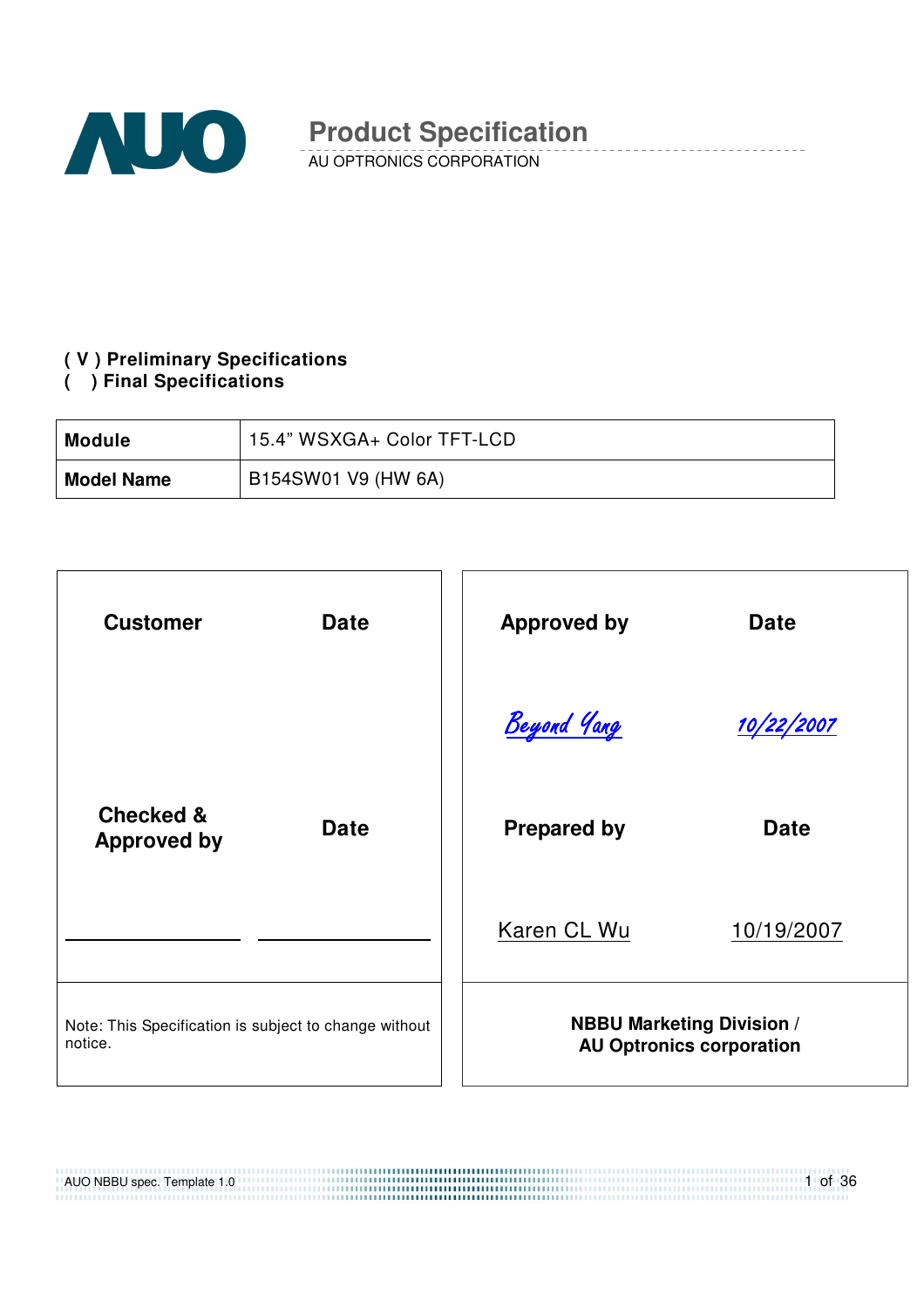

**Product Specification**<br>AU OPTRONICS CORPORATION

# **Contents**

AUO NBBU spec. Template 1.0 2 of 36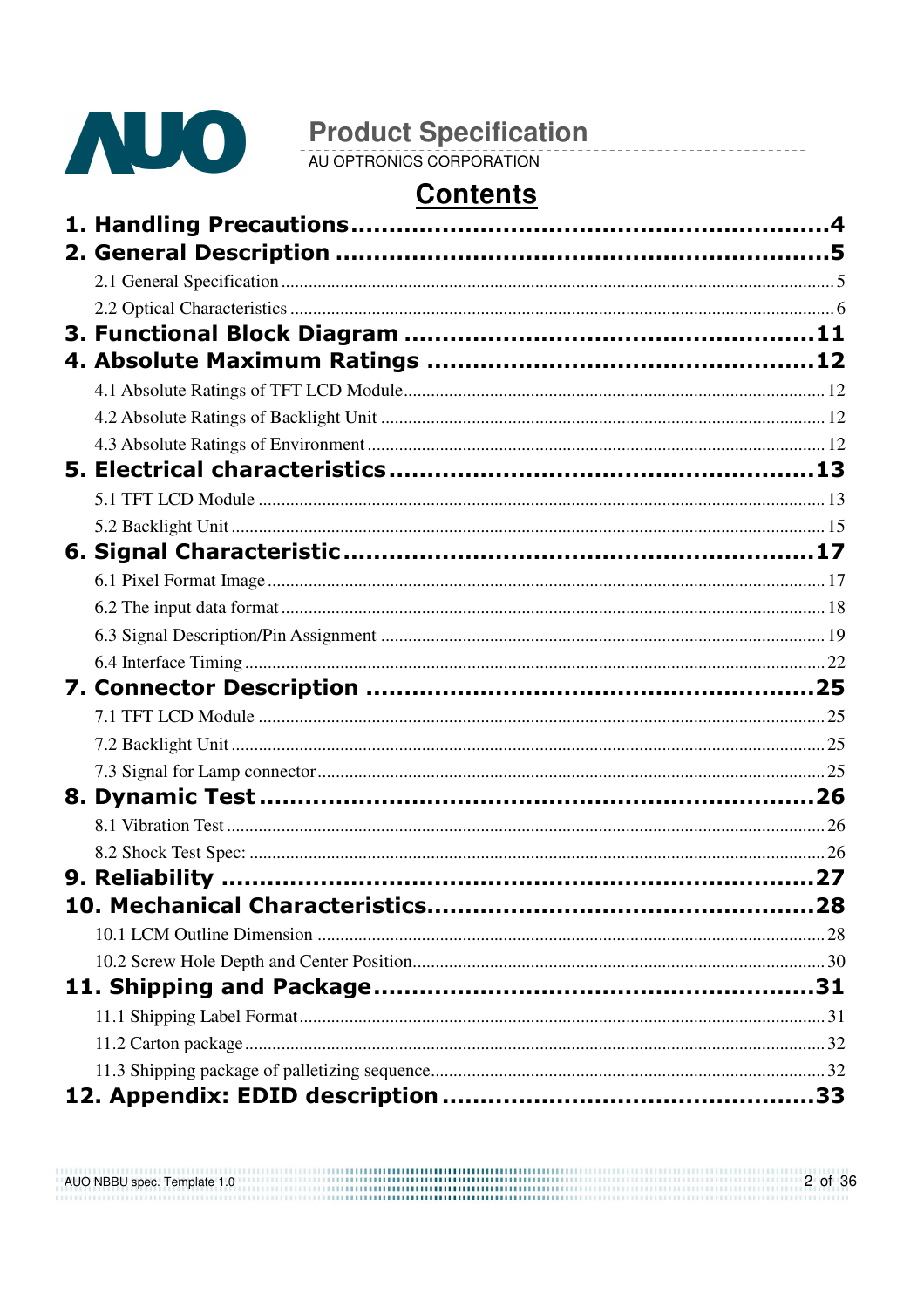

AU OPTRONICS CORPORATION

# **Record of Revision**

|     | <b>Version and Date</b><br>Old description<br>Page |     |                                   | <b>New Description</b> | Remark |
|-----|----------------------------------------------------|-----|-----------------------------------|------------------------|--------|
| 0.1 | 2007/10/03                                         | All | <b>First Edition for Customer</b> |                        |        |
|     |                                                    |     |                                   |                        |        |
|     |                                                    |     |                                   |                        |        |
|     |                                                    |     |                                   |                        |        |
|     |                                                    |     |                                   |                        |        |
|     |                                                    |     |                                   |                        |        |
|     |                                                    |     |                                   |                        |        |
|     |                                                    |     |                                   |                        |        |
|     |                                                    |     |                                   |                        |        |
|     |                                                    |     |                                   |                        |        |
|     |                                                    |     |                                   |                        |        |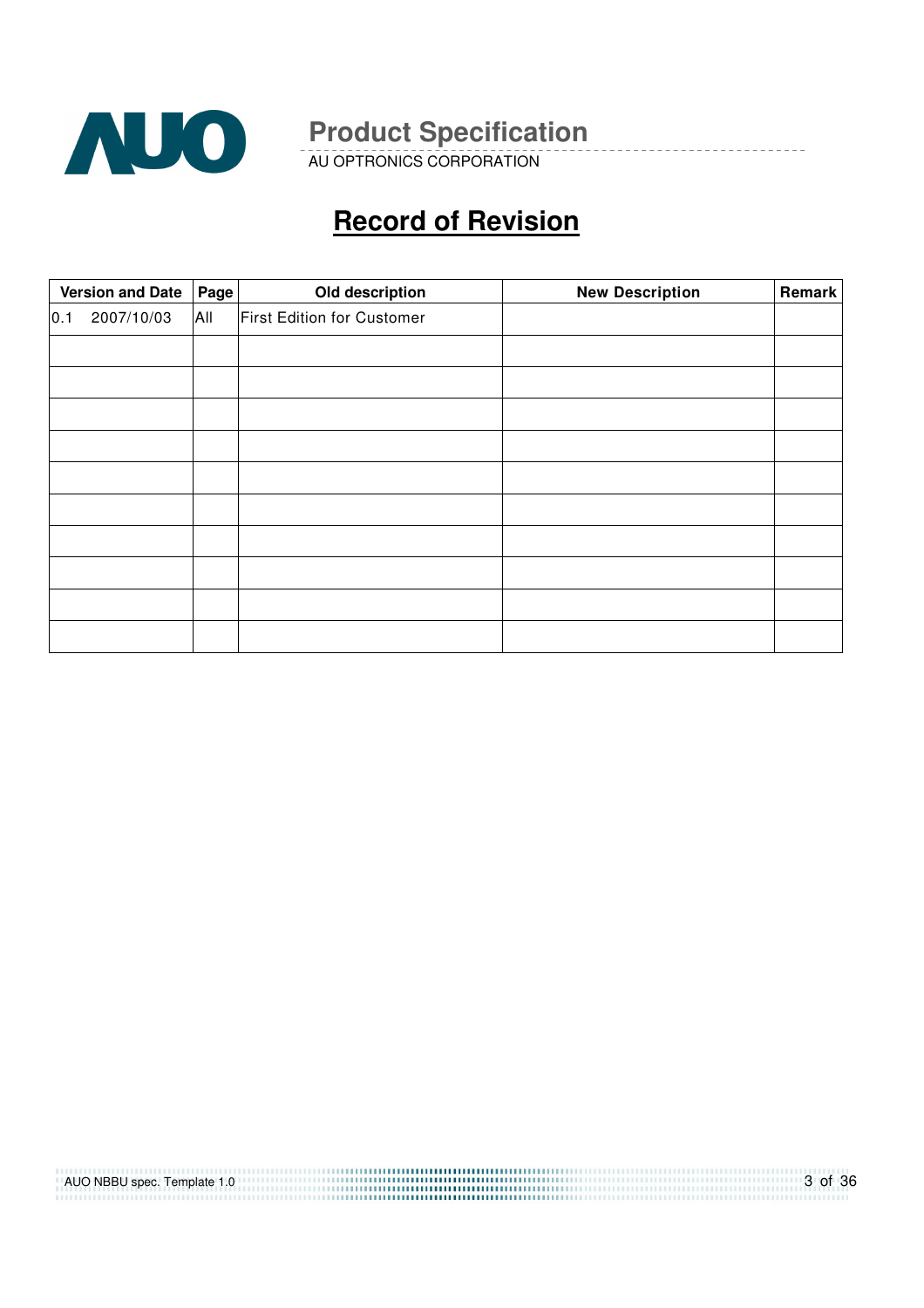

AU OPTRONICS CORPORATION

#### **1. Handling Precautions**

- 1) Since front polarizer is easily damaged, pay attention not to scratch it.
- 2) Be sure to turn off power supply when inserting or disconnecting from input connector.
- 3) Wipe off water drop immediately. Long contact with water may cause discoloration or spots.
- 4) When the panel surface is soiled, wipe it with absorbent cotton or other soft cloth.
- 5) Since the panel is made of glass, it may break or crack if dropped or bumped on hard surface.
- 6) Since CMOS LSI is used in this module, take care of static electricity and insure human earth when handling.
- 7) Do not open nor modify the Module Assembly.
- 8) Do not press the reflector sheet at the back of the module to any directions.
- 9) In case if a Module has to be put back into the packing container slot after once it was taken out from the container, do not press the center of the CCFL Reflector edge. Instead, press at the far ends of the CCFL Reflector edge softly. Otherwise the TFT Module may be damaged.
- 10) At the insertion or removal of the Signal Interface Connector, be sure not to rotate nor tilt the Interface Connector of the TFT Module.
- 11) After installation of the TFT Module into an enclosure (Notebook PC Bezel, for example), do not twist nor bend the TFT Module even momentary. At designing the enclosure, it should be taken into consideration that no bending/twisting forces are applied to the TFT Module from outside. Otherwise the TFT Module may be damaged.
- 12) Cold cathode fluorescent lamp (CCFL) in LCD contains a small amount of mercury. Please follow local ordinances or regulations for disposal.
- 13) Small amount of materials having no flammability grade is used in the LCD module. The LCD module should be supplied by power complied with requirements of Limited Power Source (IEC60950 or UL1950), or be applied exemption.
- 14) The LCD module is designed so that the CCFL in it is supplied by Limited Current Circuit (IEC60950 or UL1950). Do not connect the CCFL in Hazardous Voltage Circuit.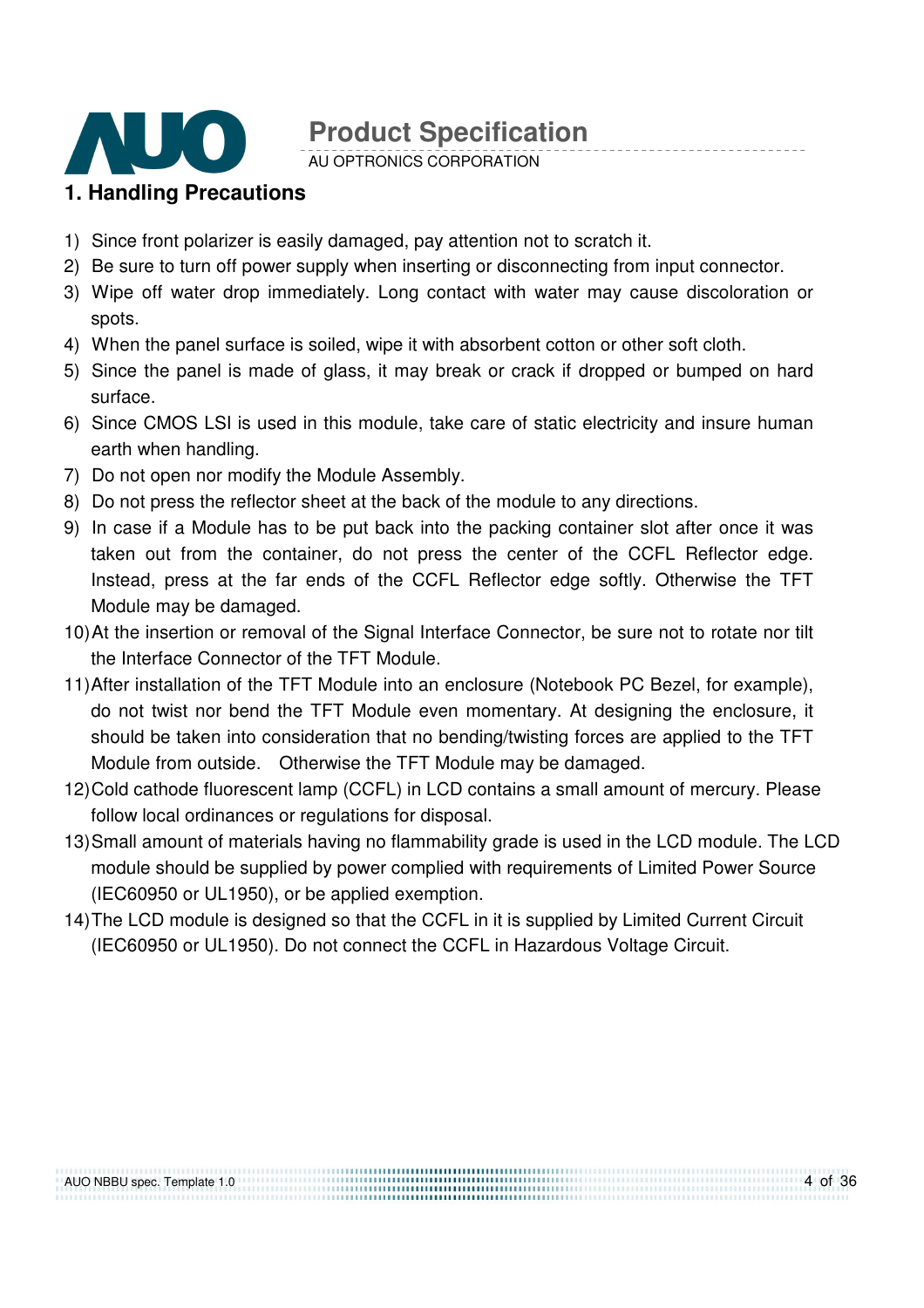

AU OPTRONICS CORPORATION

### **2. General Description**

B154SW01 V9 is a Color Active Matrix Liquid Crystal Display composed of a TFT LCD panel, a driver circuit, and backlight system. The screen format is intended to support the WSXGA+ (1680(H) x 1050(V)) screen and 262k colors (RGB 6-bits data driver) without backlight inverter. All input signals are LVDS interface compatible.

B154SW01 V9 is designed for a display unit of notebook style personal computer and industrial machine.

### **2.1 General Specification**

The following items are characteristics summary on the table at 25  $\degree$ C condition:

| <b>Items</b>                                                 | <b>Unit</b>            | <b>Specifications</b>                                                 |       |       |     |  |
|--------------------------------------------------------------|------------------------|-----------------------------------------------------------------------|-------|-------|-----|--|
| Screen Diagonal                                              | [mm]                   | 391 (15.4W")                                                          |       |       |     |  |
| <b>Active Area</b>                                           | [mm]                   | 331.4 x 207.1                                                         |       |       |     |  |
| Pixels H x V                                                 |                        | 1680 x 3(RGB) x 1050                                                  |       |       |     |  |
| <b>Pixel Pitch</b>                                           | [mm]                   | 0.19725 x 0.19725                                                     |       |       |     |  |
| <b>Pixel Format</b>                                          |                        | R.G.B. Vertical Stripe                                                |       |       |     |  |
| Display Mode                                                 |                        | <b>Normally White</b>                                                 |       |       |     |  |
| White Luminance (IccFL=6.0mA)<br>Note: IccFL is lamp current | $\lceil cd/m^2 \rceil$ | 200 typ. (5 points average)<br>170 min. (5 points average)<br>(Note1) |       |       |     |  |
| <b>Luminance Uniformity</b>                                  |                        | 1.25 max. (5 points)<br>$1.66$ max (13 points)<br>(Note2)             |       |       |     |  |
| <b>Contrast Ratio</b>                                        |                        | 400 typ                                                               |       |       |     |  |
| <b>Response Time</b>                                         | [ms]                   | 8 typ / 16 max                                                        |       |       |     |  |
| Nominal Input Voltage VDD                                    | [Volt]                 | $+3.3$ typ.                                                           |       |       |     |  |
| <b>Power Consumption</b>                                     | [Watt]                 | TBD max.                                                              |       |       |     |  |
| Weight                                                       | [Grams]                | 570 max.                                                              |       |       |     |  |
| <b>Physical Size</b>                                         | [mm]                   |                                                                       |       | W     | Τ   |  |
|                                                              |                        | Max                                                                   | 344.5 | 222.5 | 6.5 |  |
|                                                              |                        | <b>Typical</b>                                                        | 344   | 222   |     |  |
|                                                              |                        | Min<br>343.5<br>221.5                                                 |       |       |     |  |
| <b>Electrical Interface</b>                                  |                        | 2 channel LVDS                                                        |       |       |     |  |
| <b>Surface Treatment</b>                                     |                        | Antiglare, Hardness 2H,                                               |       |       |     |  |

AUO NBBU spec. Template 1.0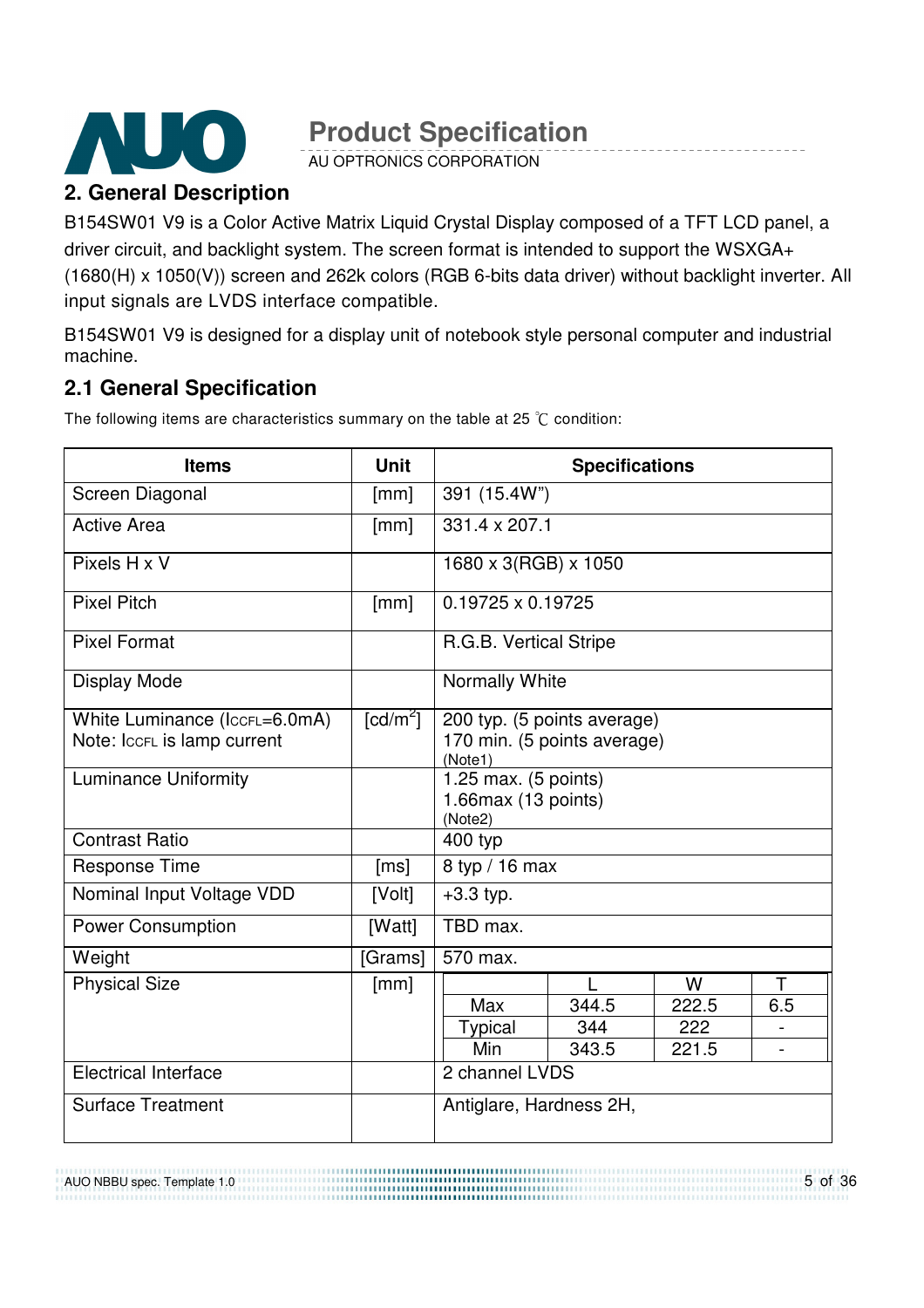

AU OPTRONICS CORPORATION

| <b>Support Color</b>     |                            | 262K colors (RGB 6-bit) |
|--------------------------|----------------------------|-------------------------|
| <b>Temperature Range</b> |                            |                         |
| Operating                | [°C]                       | 0 to $+50$              |
| Storage (Non-Operating)  | $\mathop{\rm l}{\rm ^oCl}$ | $-20$ to $+60$          |
| RoHS Compliance          |                            | <b>RoHS Compliance</b>  |
|                          |                            |                         |

#### **2.2 Optical Characteristics**

The optical characteristics are measured under stable conditions at 25 $\degree$ C (Room Temperature) :

| Item                                               | <b>Unit</b>          | <b>Conditions</b>            | Min.           | Typ.           | Max.       | <b>Note</b>    |
|----------------------------------------------------|----------------------|------------------------------|----------------|----------------|------------|----------------|
| <b>White Luminance</b><br>$lccFL=6.0mA$            | [cd/m <sup>2</sup> ] | 5 points average             | 170            | 200            |            | 1, 4, 5.       |
|                                                    | [degree]             | <b>Horizontal</b><br>(Right) |                | 70             |            |                |
| <b>Viewing Angle</b>                               | [degree]             | $CR = 10$<br>(Left)          |                | 70             |            |                |
|                                                    | [degree]             | <b>Vertical</b><br>(Upper)   |                | 60             |            | 8              |
|                                                    | [degree]             | $CR = 10$<br>(Lower)         | ۰              | 60             |            |                |
| Luminance<br><b>Uniformity</b>                     |                      | <b>5 Points</b>              | $\blacksquare$ |                | 1.25       | $\mathbf{1}$   |
| Luminance<br><b>Uniformity</b>                     |                      | <b>13 Points</b>             |                |                | 1.66       | $\overline{2}$ |
| <b>CR: Contrast Ratio</b>                          |                      |                              | 300            | 400            |            | 6              |
| <b>Cross talk</b>                                  | $\%$                 |                              |                |                | <b>TBD</b> | $\overline{7}$ |
|                                                    | [msec]               | <b>Rising</b>                |                | $\blacksquare$ |            |                |
| <b>Response Time</b>                               | [msec]               | <b>Falling</b>               |                |                |            | 8              |
|                                                    | [msec]               | <b>Rising + Falling</b>      |                | 8              | 16         |                |
|                                                    |                      | <b>Red x</b>                 | 0.547          | 0.577          | 0.607      |                |
|                                                    |                      | <b>Red y</b>                 | 0.308          | 0.338          | 0.368      |                |
|                                                    |                      | <b>Green x</b>               | 0.280          | 0.310          | 0.340      |                |
| <b>Chromaticity of color</b><br><b>Coordinates</b> |                      | <b>Green y</b>               | 0.533          | 0.563          | 0.593      |                |
| (CIE 1931)                                         |                      | <b>Blue x</b>                | 0.128          | 0.158          | 0.188      | 2,8            |
|                                                    |                      | <b>Blue y</b>                | 0.127          | 0.157          | 0.187      |                |
|                                                    |                      | White x                      | 0.285          | 0.313          | 0.341      |                |
|                                                    |                      | White y                      | 0.309          | 0.329          | 0.349      |                |
| <b>NTSC</b>                                        | %                    | <b>CIE 1931</b>              |                | 45             |            |                |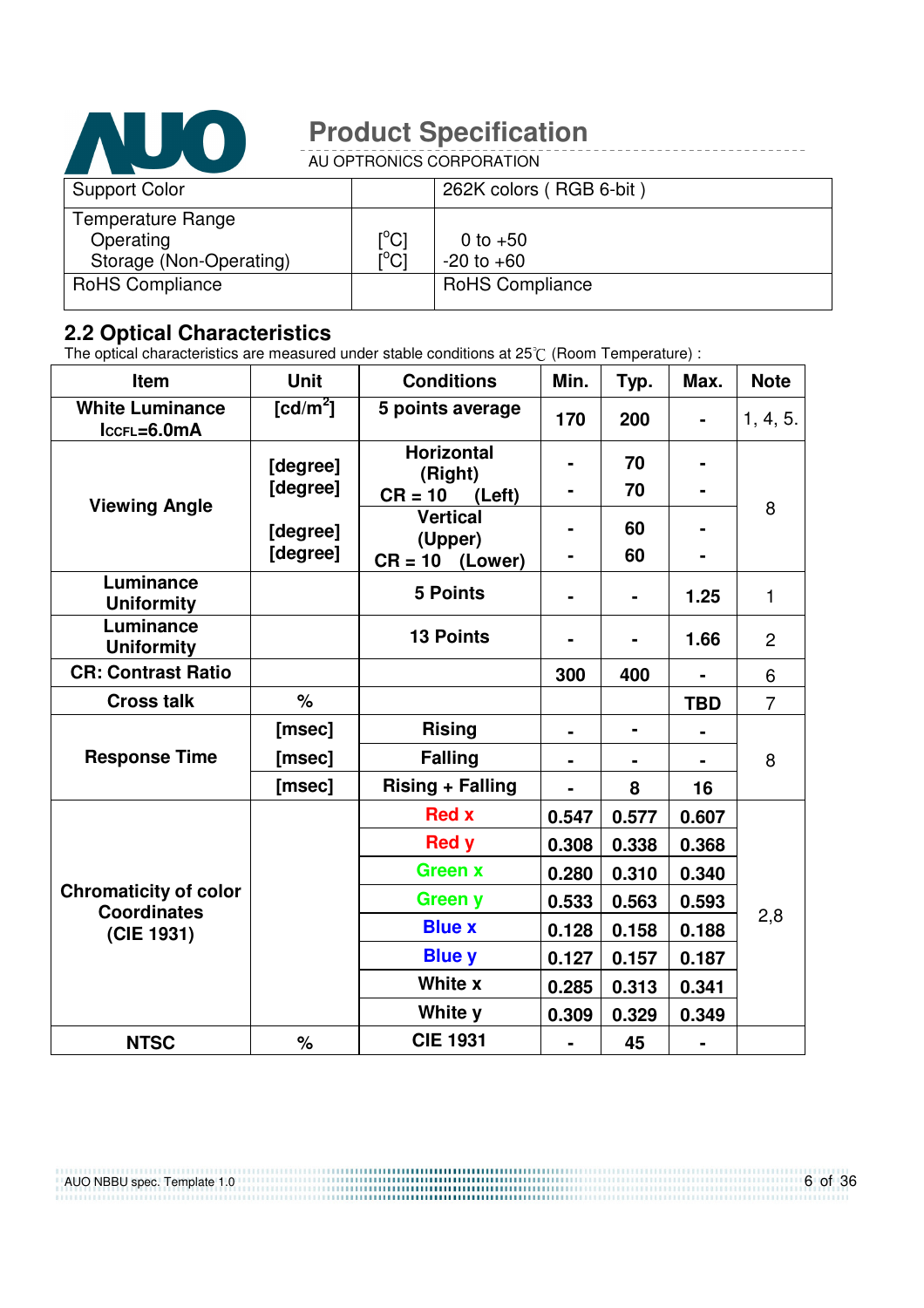

AU OPTRONICS CORPORATION

#### Note 1: 5 points position (Ref: Active area)



Note 2: 13 points position (Ref: Active area)



Note 3: The luminance uniformity of 5 or13 points is defined by dividing the maximum luminance values by the minimum test point luminance

| $\delta$ w <sub>5</sub>  | Maximum Brightness of five points     |
|--------------------------|---------------------------------------|
|                          | Minimum Brightness of five points     |
|                          | Maximum Brightness of thirteen points |
| $\delta$ W <sub>13</sub> | Minimum Brightness of thirteen points |

Note 4: Measurement method

AUO NBBU spec. Template 1.0 ...................................... 7 of 36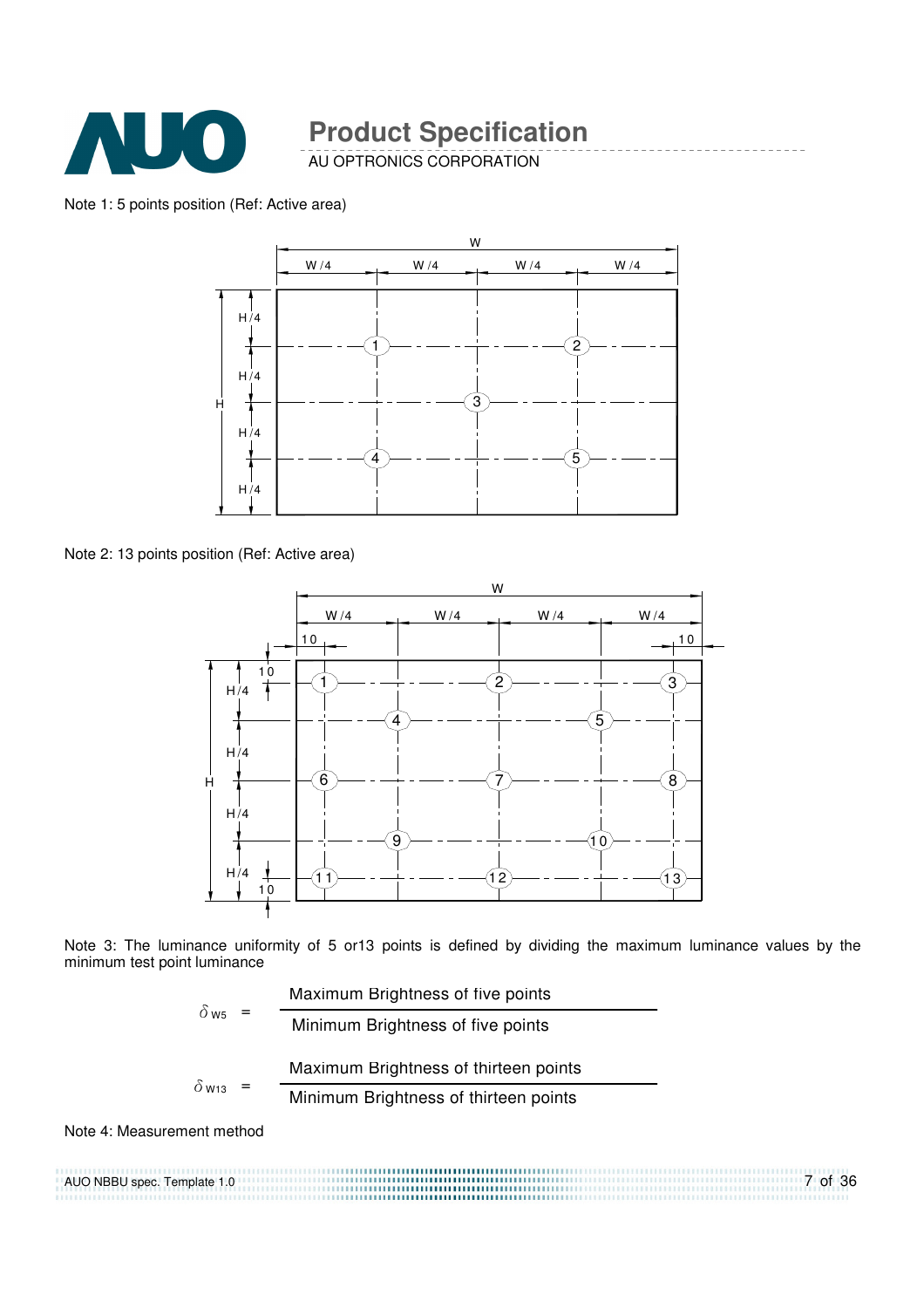

AU OPTRONICS CORPORATION

The LCD module should be stabilized at given temperature for 30 minutes to avoid abrupt temperature change during measuring. In order to stabilize the luminance, the measurement should be executed after lighting Backlight for 30 minutes in a stable, windless and dark room.



Note  $5$  : Definition of Average Luminance of White  $(Y_1)$ :

Measure the luminance of gray level 63 at 5 points  $Y_L = [L (1) + L (2) + L (3) + L (4) + L (5)] / 5$ L (x) is corresponding to the luminance of the point X at Figure in Note (1).

Note 6: Definition of contrast ratio:

Contrast ratio is calculated with the following formula.

Contrast ratio (CR)=  $\frac{\text{Brightness on the "White" state}}{\text{Bright}}$ Brightness on the "Black" state

Note 7: Definition of Cross Talk (CT)

 $CT = |Y_B - Y_A| / Y_A \times 100$  (%)

**Where** 

YA = Luminance of measured location without gray level 0 pattern (cd/m2)

8 of 36 AUO NBBU spec. Template 1.0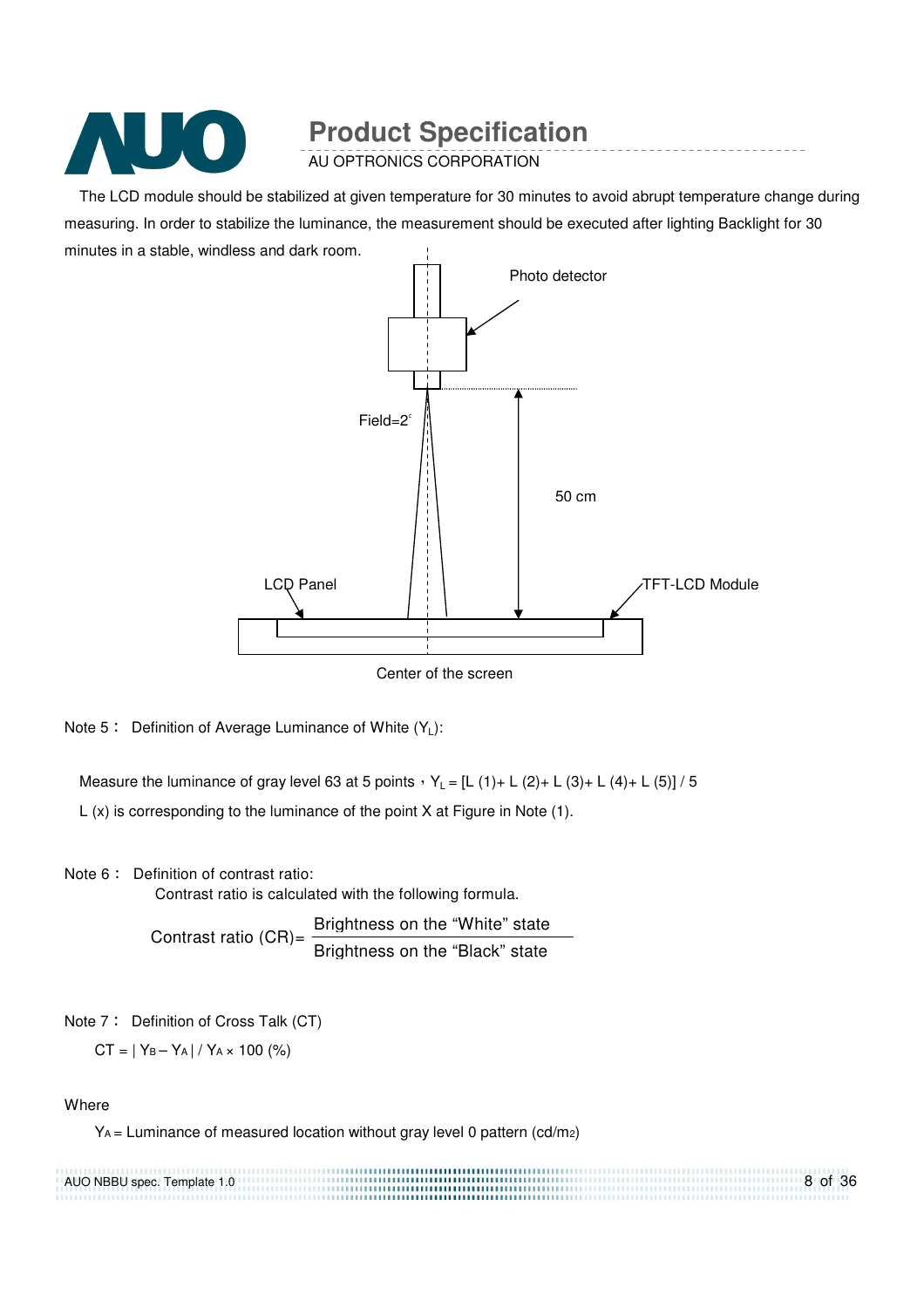



Note 8: Definition of response time:

The output signals of BM-7 or equivalent are measured when the input signals are changed from "Black" to "White" (falling time) and from "White" to "Black" (rising time), respectively. The response time interval between the 10% and 90% of amplitudes. Refer to figure as below.



,,,,,,,,,,,,,,,,,,,,,,,,,,,,,,,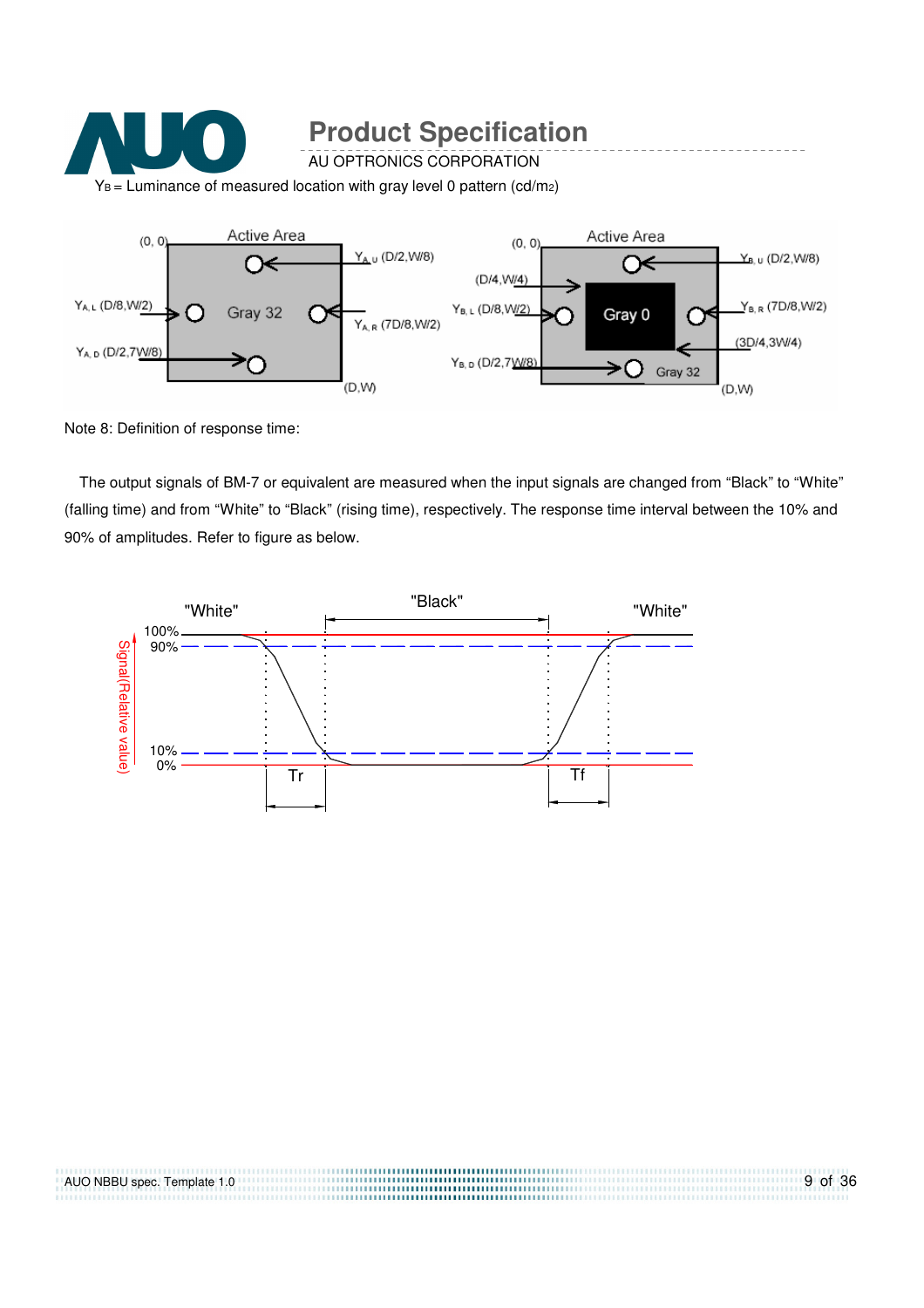

AU OPTRONICS CORPORATION

Note 8. Definition of viewing angle

Viewing angle is the measurement of contrast ratio  $\geq$  10, at the screen center, over a 180° horizontal and 180° vertical range (off-normal viewing angles). The 180° viewing angle range is broken down as follows; 90° (θ) horizontal left and right and 90° (Φ) vertical, high (up) and low (down). The measurement direction is typically perpendicular to the display surface with the screen rotated about its center to develop the desired measurement viewing angle.



AUO NBBU spec. Template 1.0 10 of 36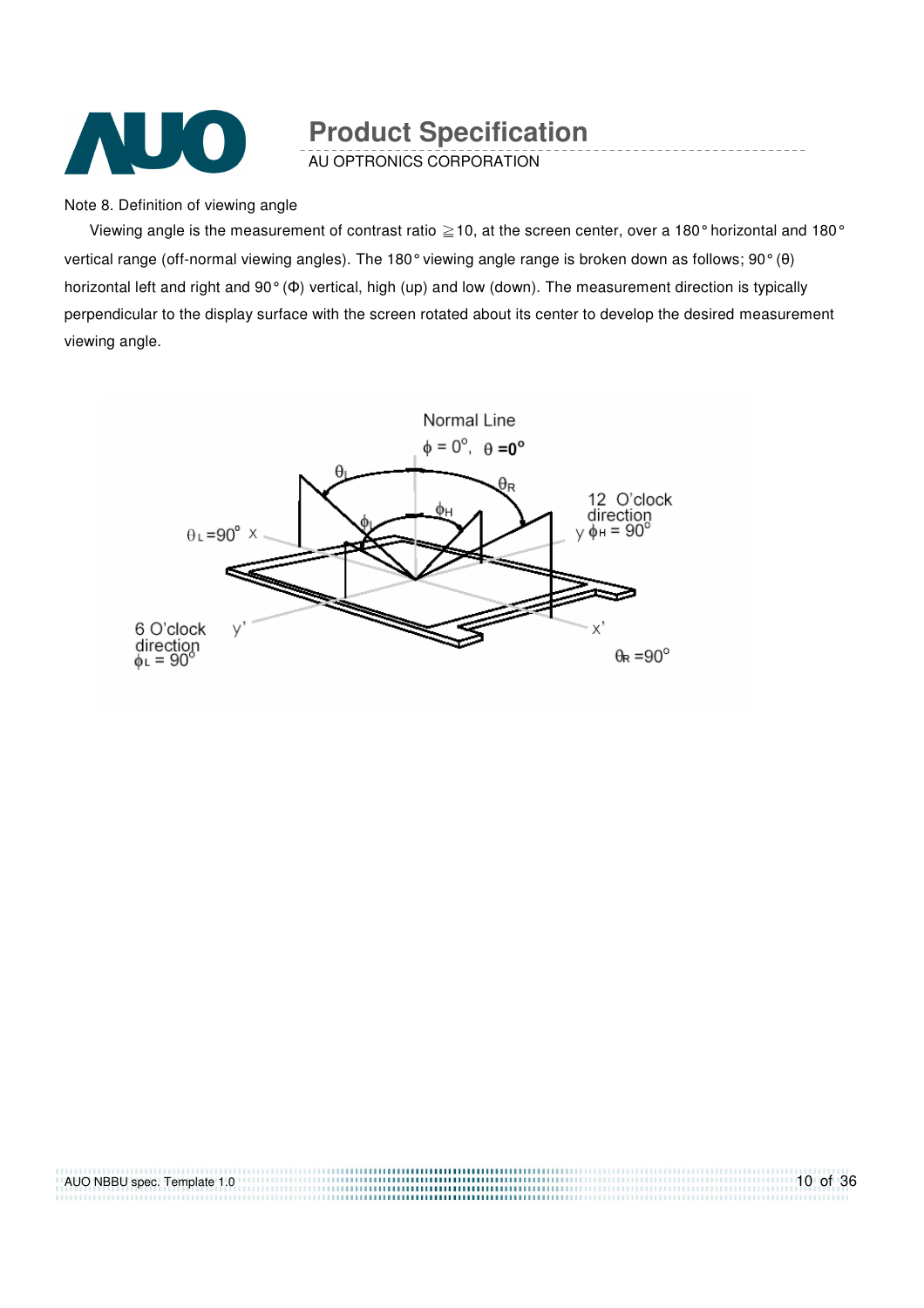

AU OPTRONICS CORPORATION

#### **3. Functional Block Diagram**

The following diagram shows the functional block of the 15.4 inches wide Color TFT/LCD Module:



11 of 36

AUO NBBU spec. Template 1.0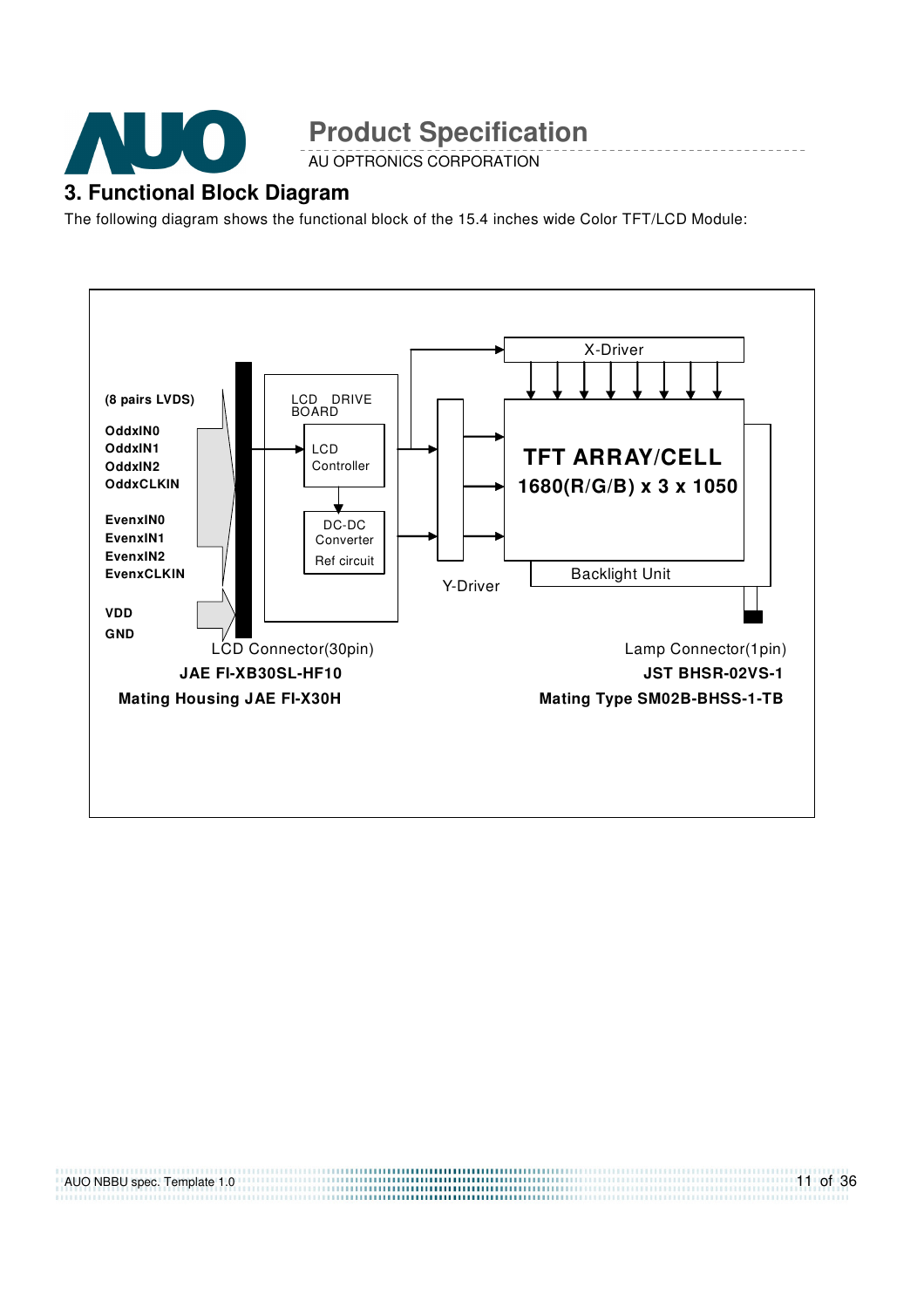

AU OPTRONICS CORPORATION

#### **4. Absolute Maximum Ratings**

An absolute maximum rating of the module is as following:

#### **4.1 Absolute Ratings of TFT LCD Module**

| ltem                    | Svmbol | Min  | <b>Max</b> | Unit   | <b>Conditions</b> |
|-------------------------|--------|------|------------|--------|-------------------|
| Logic/LCD Drive Voltage | Vin    | −∪.ບ | +4.0       | [Volt] | Note              |

#### **4.2 Absolute Ratings of Backlight Unit**

| Item                     | <b>Symbol</b> | Min                      | <b>Max</b> | Unit       | <b>Conditions</b> |
|--------------------------|---------------|--------------------------|------------|------------|-------------------|
| <b>CCFL</b><br>. Current | ICCFL         | $\overline{\phantom{0}}$ | 6.5        | $[mA]$ rms | Note 1 C          |

#### **4.3 Absolute Ratings of Environment**

| Item                         | Symbol     | Min   | Max   | Unit                                    | <b>Conditions</b> |
|------------------------------|------------|-------|-------|-----------------------------------------|-------------------|
| <b>Operating Temperature</b> | TOP        |       | $+50$ | $\mathsf{I}^\circ\mathsf{C} \mathsf{I}$ | Note 3            |
| <b>Operation Humidity</b>    | <b>HOP</b> |       | 95    | [%RH]                                   | Note 3            |
| Storage Temperature          | <b>TST</b> | $-20$ | $+60$ | $\mathsf{I}^\circ\mathsf{C} \mathsf{I}$ | Note 3            |
| <b>Storage Humidity</b>      | <b>HST</b> | 5     | 95    | [%RH]                                   | Note 3            |

Note 1: At Ta (25°C)

Note 2: Permanent damage to the device may occur if exceed maximum values

#### **Note 3: For quality performance, please refer to AUO IIS (Incoming Inspection Standard)**.



12 of 36 AUO NBBU spec. Template 1.0 ,,,,,,,,,,,,,,,,,,,,,,,,,,,,,,,,,,,,,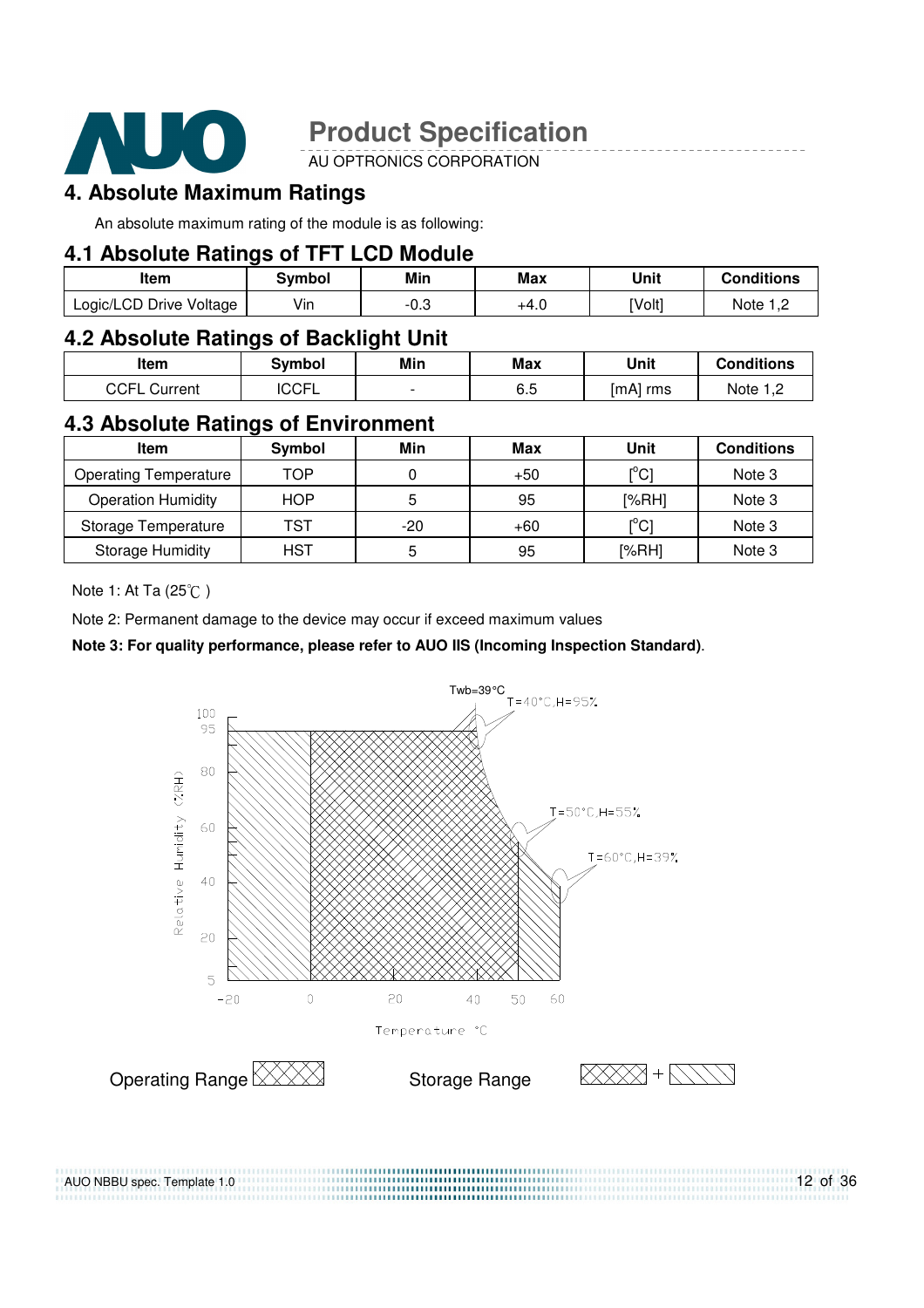

AU OPTRONICS CORPORATION

#### **5. Electrical characteristics**

#### **5.1 TFT LCD Module**

#### **5.1.1 Power Specification**

Input power specifications are as follows;

| <b>Symble</b> | <b>Parameter</b>                                      | Min                      | Typ | <b>Max</b> | <b>Units</b>  | <b>Note</b> |
|---------------|-------------------------------------------------------|--------------------------|-----|------------|---------------|-------------|
| <b>VDD</b>    | Logic/LCD Drive<br>Voltage                            | 3.0                      | 3.3 | 3.6        | [Volt]        |             |
| <b>PDD</b>    | <b>VDD Power</b>                                      | -                        |     | TBD        | [Watt]        | Note $1/2$  |
| <b>IDD</b>    | <b>IDD Current</b>                                    | TBD                      | TBD | TBD        | [mA]          | Note $1/2$  |
| <b>IRush</b>  | <b>Inrush Current</b>                                 | $\overline{\phantom{a}}$ |     | 2000       | [mA]          | Note 3      |
| <b>VDDrp</b>  | Allowable<br>Logic/LCD Drive<br><b>Ripple Voltage</b> | $\overline{\phantom{a}}$ |     | 100        | [mV]<br>$p-p$ |             |

Note 1 : Maximum Measurement Condition : Black Pattern (Windows XP pattern VDD Power Typ.: TBDW)

Note 2 Typical Measurement Condition: Mosaic Pattern

0V

Note 3: Measure Condition





0.5ms

10%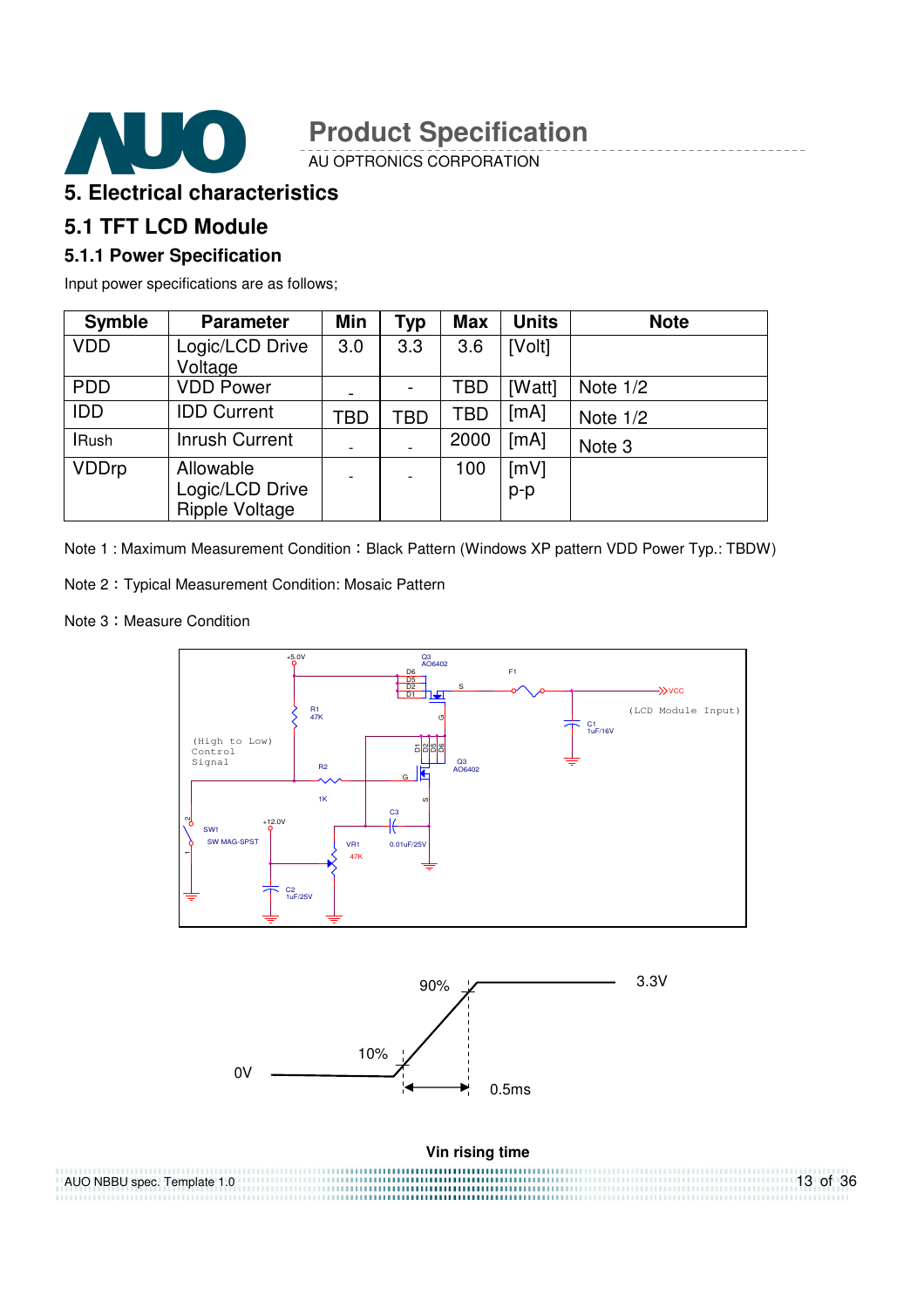

AU OPTRONICS CORPORATION

#### **5.1.2 Signal Electrical Characteristics**

Input signals shall be low or High-impedance state when VDD is off. It is recommended to refer the specifications of THC63LVDF84A (Thine Electronics Inc.) in detail.

Signal electrical characteristics are as follows;

| <b>Parameter</b> | <b>Condition</b>                                 | Min    | Max   | Unit |
|------------------|--------------------------------------------------|--------|-------|------|
| Vth              | Differential Input High<br>Threshold (Vcm=+1.2V) |        | 100   | [mV] |
| Vtl              | Differential Input Low<br>Threshold (Vcm=+1.2V)  | $-100$ |       | [mV] |
| Vcm              | Differential Input<br>Common Mode Voltage        | 1.125  | 1.375 | [V]  |

#### Note: LVDS Signal Waveform

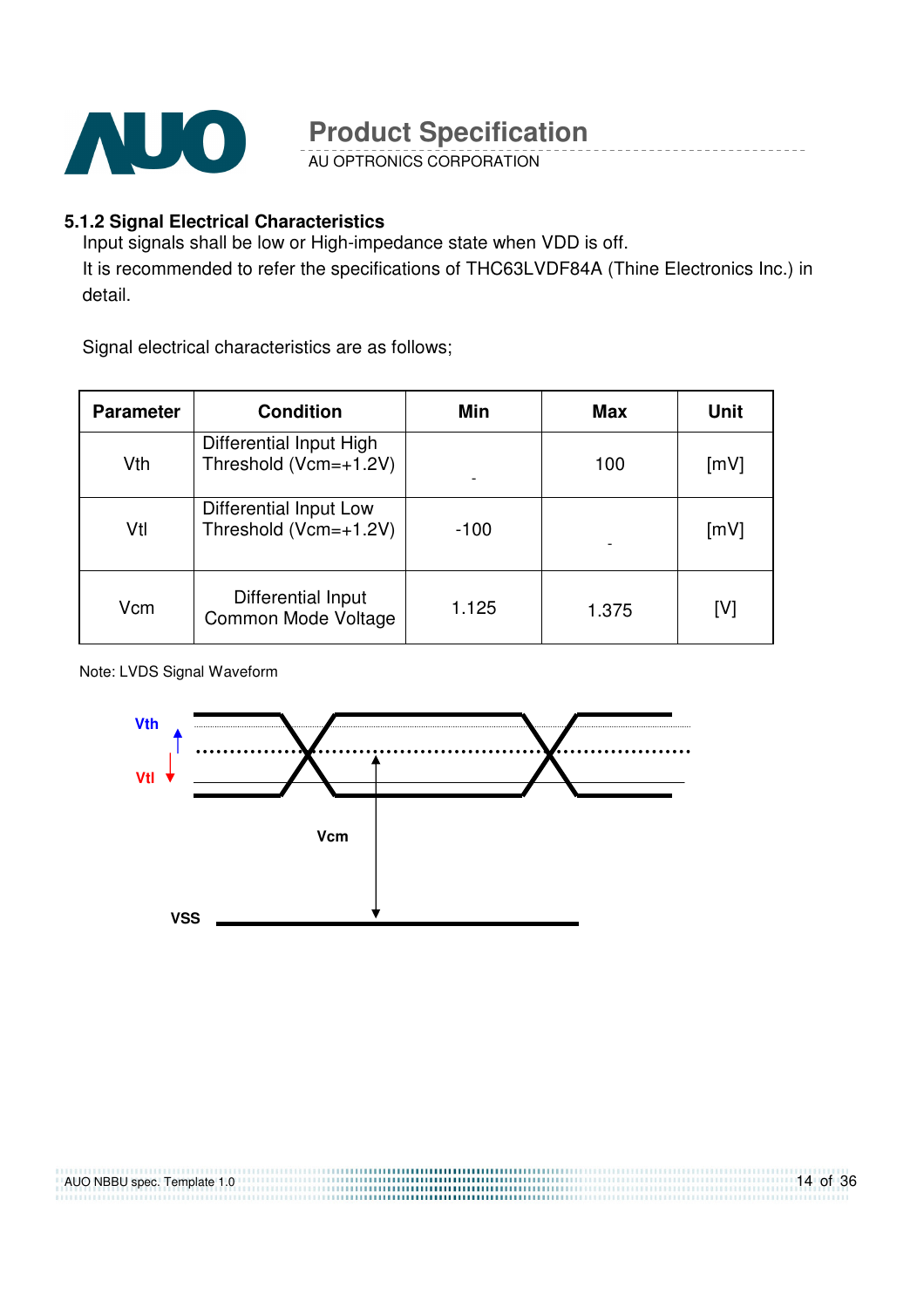

AU OPTRONICS CORPORATION

CCFL Parameter guideline for CCFL Inverter selection (Ref. Remark 1)

| <b>Parameter</b>                           | Min    | <b>Typ</b> | <b>Max</b> | <b>Units</b> | <b>Condition</b>                      |
|--------------------------------------------|--------|------------|------------|--------------|---------------------------------------|
| <b>CCFL current(IccFL)</b>                 | 2.0    | 6.0        | 6.5        | $[mA]$ rms   | $(Ta=25^{\circ}C)$                    |
|                                            |        |            |            |              | Note 1                                |
| <b>CCFL Frequency (FccFL)</b>              | 50     |            | 70         | [KHz]        | $(Ta=25^{\circ}C)$<br><b>Note 2.3</b> |
| CCFL startup Voltage(Vs)                   |        |            | 1400       | [Volt] rms   | $(Ta=0^{\circ}C)$<br>Note 4           |
| CCFL startup Voltage(Vs)                   |        |            | 1400       | [Volt] rms   | $(Ta = 25^{\circ}C)$<br>Note 4        |
| <b>CCFL Voltage (Reference)</b><br>(VccFL) | 653    | 730        | 803        | [Volt] rms   | $(Ta=25^{\circ}C)$<br>Note 5          |
| <b>CCFL Power consumption</b><br>(PccFL)   |        | 4.38       | 4.82       | [Watt]       | $(Ta=25^{\circ}C)$<br>Note 5          |
| <b>CCFL Life-Time</b>                      | 12,000 |            |            | Hour         | $(Ta=25^{\circ}C)$                    |
|                                            |        |            |            |              | Note 7                                |

#### To optimun TFT LCD performance, the LAMP Frequesncy define as:50~60 kHz

**Remark 1**: Typ are AUO recommended Design Points.

- 1-1 All of characteristics listed are measured under the condition using the Lenovo Test inverter.
- 1-2 In case of using an inverter other than listed, it is recommended to check the inverter carefully. Sometimes, interfering noise stripes appear on the screen, and substandard luminance or flicker at low power may happen.
- 1-3 In designing an inverter, it is suggested to check safety circuit very carefully. Impedance of CCFL, for instance, becomes more than 1 [M ohm] when CCFL is damaged.
- 1-4 Generally, CCFL has some amount of delay time after applying starting voltage. It is recommended to keep on applying starting voltage for **1 [Sec]** until discharge.
- 1-5 CCFL discharge frequency must be carefully chosen so as not to produce interfering noise stripes on the screen.
- 1-6 Reducing CCFL current increases CCFL discharge voltage and generally increases CCFL discharge frequency. So all the parameters of an inverter should be carefully designed so as not to produce too much leakage current from high-voltage output of the inverter.

**Note 1**: It should be employed the inverter which has "Duty Dimming", if ICCFL is less than 4mA.

| AUO NBBU spec. Template 1.0 | $15$ of 36 |
|-----------------------------|------------|
|                             |            |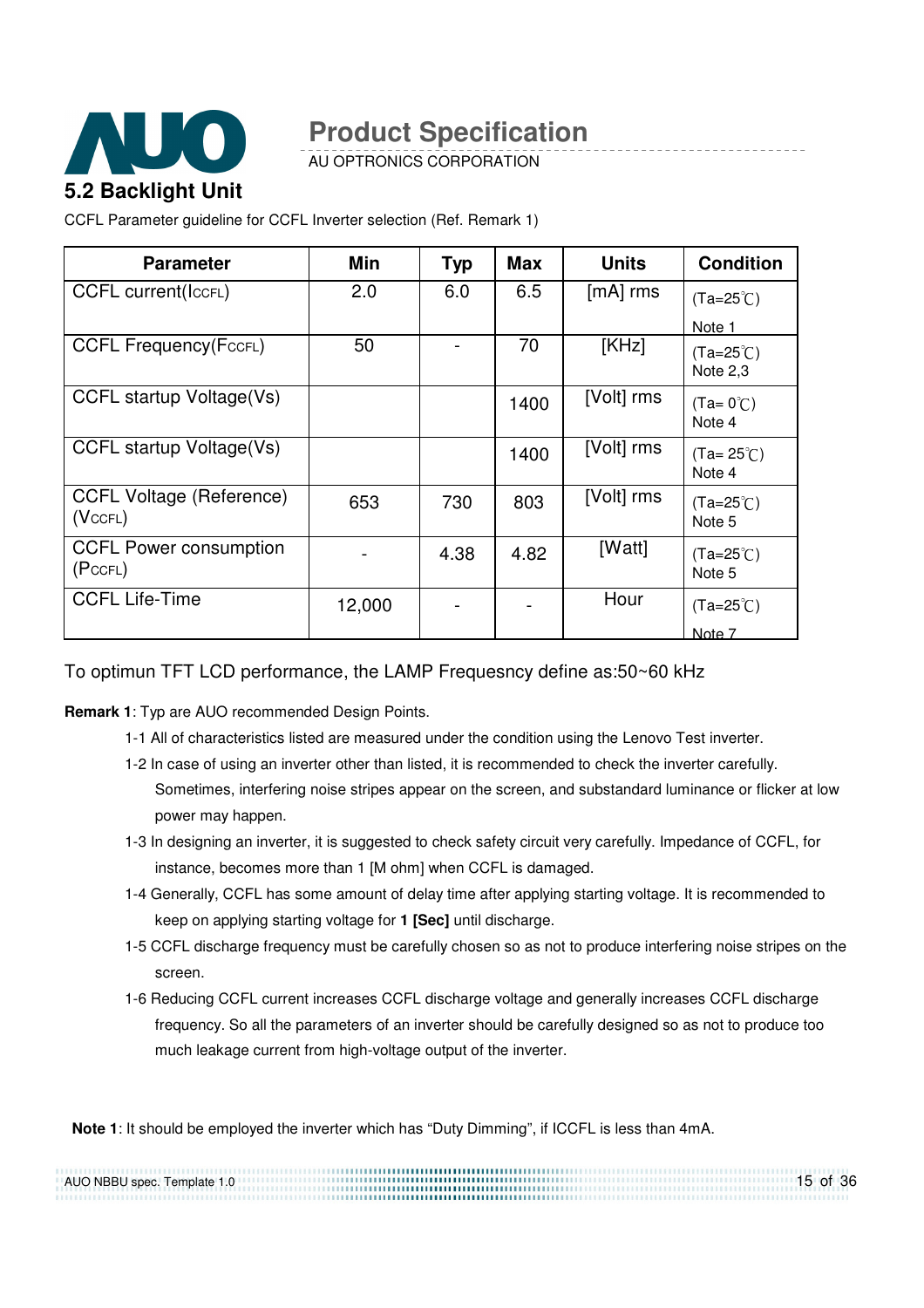

AU OPTRONICS CORPORATION

- **Note 2:** CCFL discharge frequency should be carefully determined to avoid interference between inverter and TFT LCD.
- **Note 3:** The frequency range will not affect to lamp life and reliability characteristics.
- **Note 4:** The output voltage of inverter should be able to give out a power after ballast capacitor , the generating capacity have to be larger than a lamp startup voltage, otherwise backlight may has blinking for a moment after turns on or can not be turned on. The value goes with Lenovo system inverter basis.
- **Note 5:** Calculator value for reference (ICCFL×VCCFL=PCCFL)
- **Note 6:** Requirements for a system inverter design, which is intended to have a better display performance, a better power efficiency and a more reliable lamp, are following.

It shall help increase the lamp lifetime and reduce leakage current.

- a. The asymmetry rate of the inverter waveform should be less than 10%.
- b. The distortion rate of the waveform should be within  $\sqrt{2} \pm 10\%$ .
- \* Inverter output waveform had better be more similar to ideal sine wave.





**Note 7:** It is an edge-type BLU with single CCFL, the life-time define as the brightness decay to 50% of original value and under normal operation.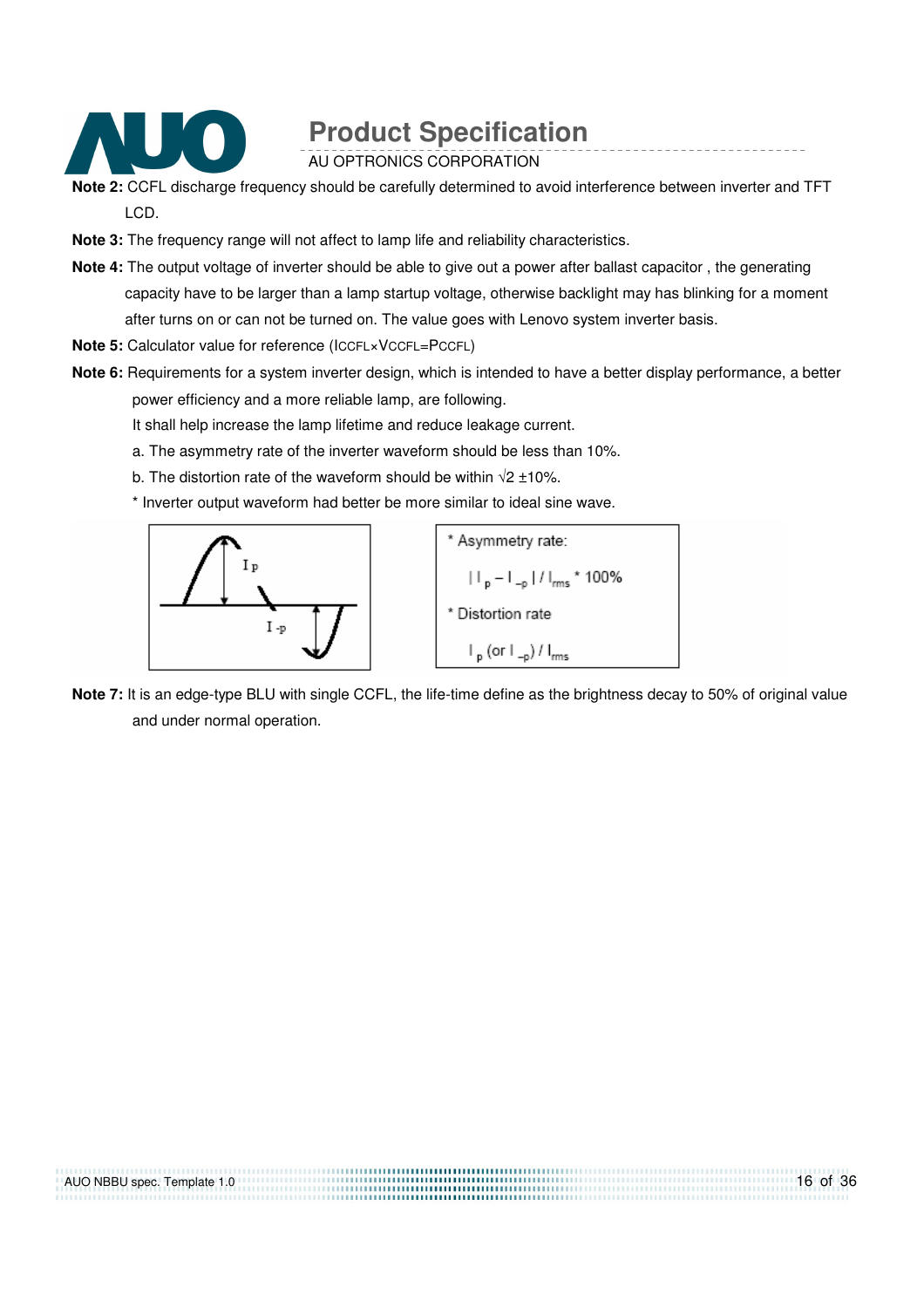

AU OPTRONICS CORPORATION

#### **6. Signal Characteristic**

#### **6.1 Pixel Format Image**

Following figure shows the relationship of the input signals and LCD pixel format.

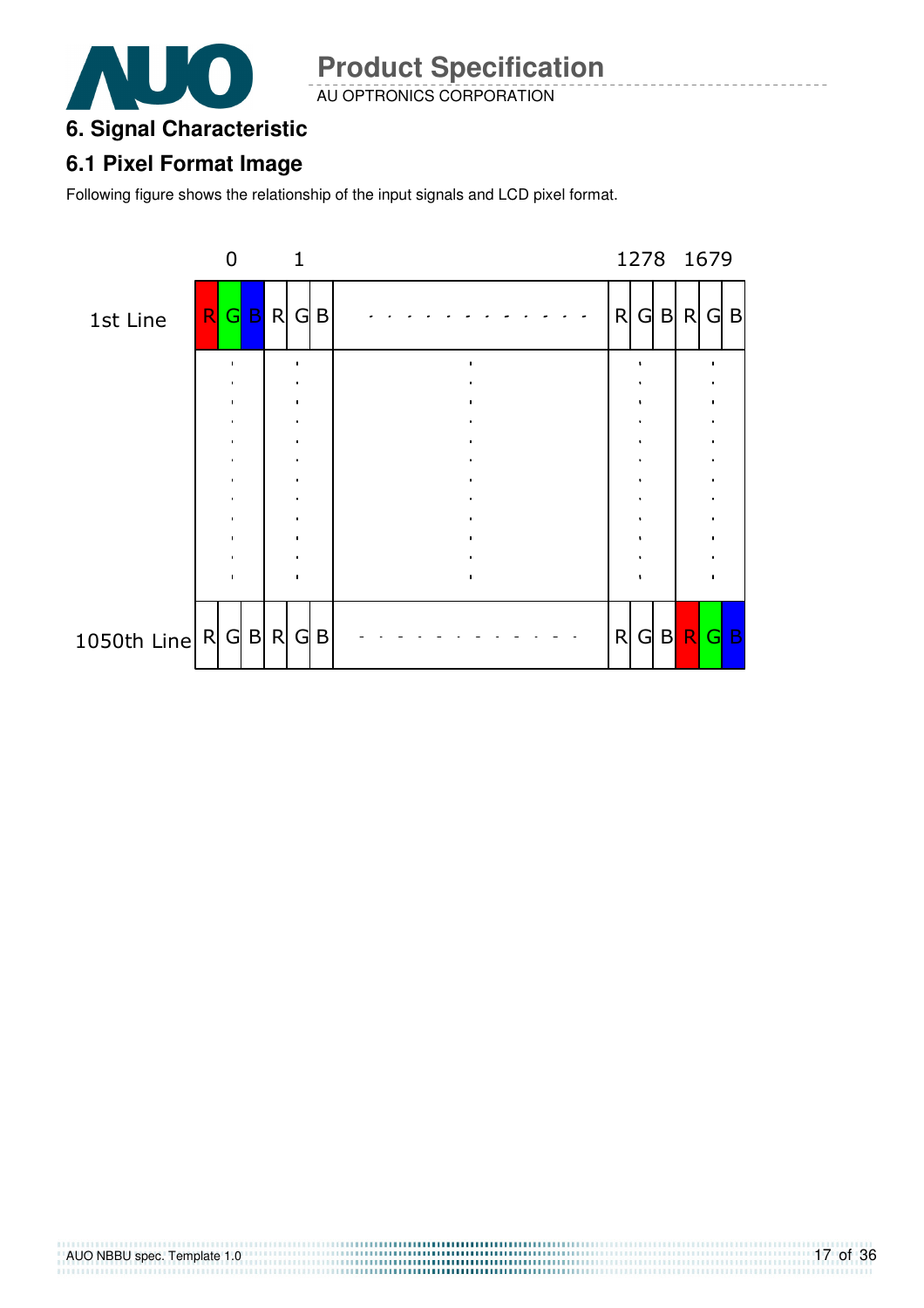

AU OPTRONICS CORPORATION

### **6.2 The input data format**



| <b>Signal Name</b>                                                                                       | <b>Description</b>                                                                                                             |                                                                                                                                                                                     |
|----------------------------------------------------------------------------------------------------------|--------------------------------------------------------------------------------------------------------------------------------|-------------------------------------------------------------------------------------------------------------------------------------------------------------------------------------|
| R <sub>5</sub><br>R <sub>4</sub><br>R <sub>3</sub>                                                       | Red Data 5 (MSB)<br>Red Data 4<br>Red Data 3                                                                                   | Red-pixel Data<br>Each red pixel's brightness data consists of<br>these 6 bits pixel data.                                                                                          |
| R <sub>2</sub><br>R1<br>R <sub>0</sub>                                                                   | Red Data 2<br>Red Data 1<br>Red Data 0 (LSB)                                                                                   |                                                                                                                                                                                     |
|                                                                                                          | Red-pixel Data                                                                                                                 |                                                                                                                                                                                     |
| G <sub>5</sub><br>G <sub>4</sub><br>G <sub>3</sub><br>G <sub>2</sub><br>G <sub>1</sub><br>G <sub>0</sub> | Green Data 5 (MSB)<br>Green Data 4<br>Green Data 3<br>Green Data 2<br>Green Data 1<br>Green Data 0 (LSB)                       | Green-pixel Data<br>Each green pixel's brightness data consists of<br>these 6 bits pixel data.                                                                                      |
|                                                                                                          | Green-pixel Data                                                                                                               |                                                                                                                                                                                     |
| <b>B5</b><br><b>B4</b><br>B <sub>3</sub><br><b>B2</b><br><b>B1</b><br>B <sub>0</sub>                     | Blue Data 5 (MSB)<br><b>Blue Data 4</b><br><b>Blue Data 3</b><br><b>Blue Data 2</b><br><b>Blue Data 1</b><br>Blue Data 0 (LSB) | <b>Blue-pixel Data</b><br>Each blue pixel's brightness data consists of<br>these 6 bits pixel data.                                                                                 |
|                                                                                                          | <b>Blue-pixel Data</b>                                                                                                         |                                                                                                                                                                                     |
| <b>RxCLKIN</b>                                                                                           | Data Clock                                                                                                                     | The typical frequency is 59.5 MHZ The signal<br>is used to strobe the pixel data and DE signals.<br>All pixel data shall be valid at the falling edge<br>when the DE signal is low. |
| <b>DE</b>                                                                                                | <b>Display Timing</b>                                                                                                          | This signal is strobed at the falling edge of<br>RxCLKIN. When the signal is high, the pixel<br>data shall be valid to be displayed.                                                |
| <b>VS</b>                                                                                                | <b>Vertical Sync</b>                                                                                                           | The signal is synchronized to RxCLKIN.                                                                                                                                              |
| <b>HS</b>                                                                                                | <b>Horizontal Sync</b>                                                                                                         | The signal is synchronized to RxCLKIN.                                                                                                                                              |

Note: Output signals from any system shall be low or High-impedance state when VDD is off.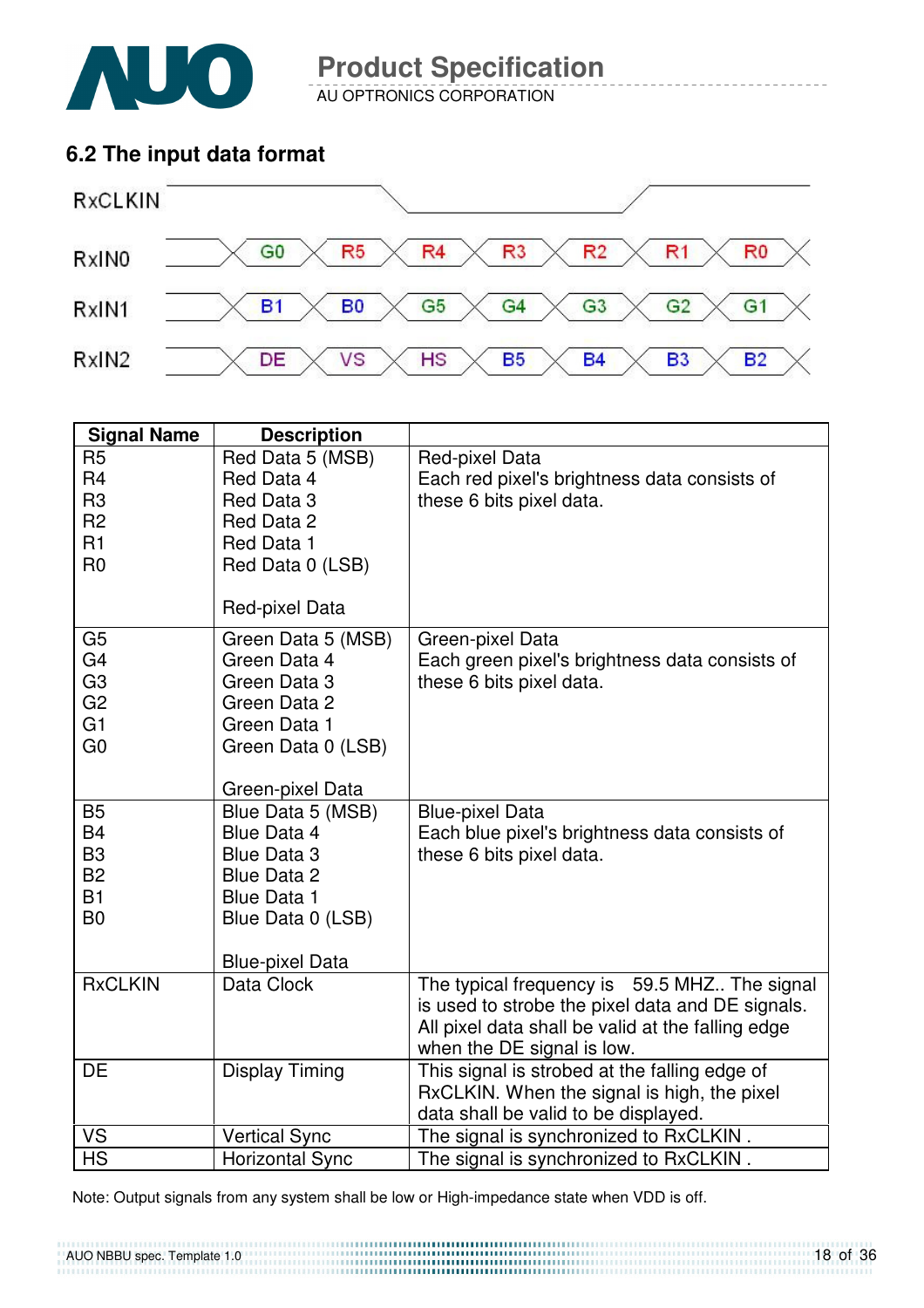

AU OPTRONICS CORPORATION

### **6.3 Signal Description/Pin Assignment**

LVDS is a differential signal technology for LCD interface and high speed data transfer device.

| PIN#           | <b>Signal Name</b> | <b>Description</b>             |
|----------------|--------------------|--------------------------------|
| 1              | <b>GND</b>         | Power Ground                   |
| $\overline{2}$ | <b>VDD</b>         | +3.3V Power Supply             |
| 3              | <b>VDD</b>         | +3.3V Power Supply             |
| 4              | <b>VEDID</b>       | +3.3V EDID Power               |
| 5              | <b>AGING</b>       | Aging Mode Power Supply        |
| 6              | <b>CLKEDID</b>     | <b>EDID Clock Input</b>        |
| 7              | <b>DATAEDID</b>    | <b>EDID Data Input</b>         |
| 8              | Odd Rin0-          | -LVDS Differential Data Input  |
| 9              | Odd Rin0+          | +LVDS Differential Data Input  |
| 10             | <b>GND</b>         | Power Ground                   |
| 11             | Odd Rin1-          | -LVDS Differential Data Input  |
| 12             | Odd Rin1+          | +LVDS Differential Data Input  |
| 13             | <b>GND</b>         | Power Ground                   |
| 14             | Odd Rin2-          | -LVDS Differential Data Input  |
| 15             | Odd Rin2+          | +LVDS Differential Data Input  |
| 16             | <b>GND</b>         | Power Ground                   |
| 17             | Odd ClkIN-         | -LVDS Differential Clock Input |
| 18             | Odd ClkIN+         | +LVDS Differential Clock Input |
| 19             | <b>GND</b>         | Power Ground                   |
| 20             | Even Rin0-         | -LVDS Differential Data Input  |
| 21             | Even Rin0+         | +LVDS Differential Data Input  |
| 22             | <b>GND</b>         | Power Ground                   |
| 23             | Even Rin1-         | -LVDS Differential Data Input  |
| 24             | Even Rin1+         | +LVDS Differential Data Input  |
| 25             | <b>GND</b>         | Power Ground                   |
| 26             | Even_Rin2-         | -LVDS Differential Data Input  |
| 27             | Even_Rin2+         | +LVDS Differential Data Input  |
| 28             | <b>GND</b>         | Power Ground                   |
| 29             | Even_ClkIN-        | -LVDS Differential Clock Input |
| 30             | Even_ClkIN+        | +LVDS Differential Clock Input |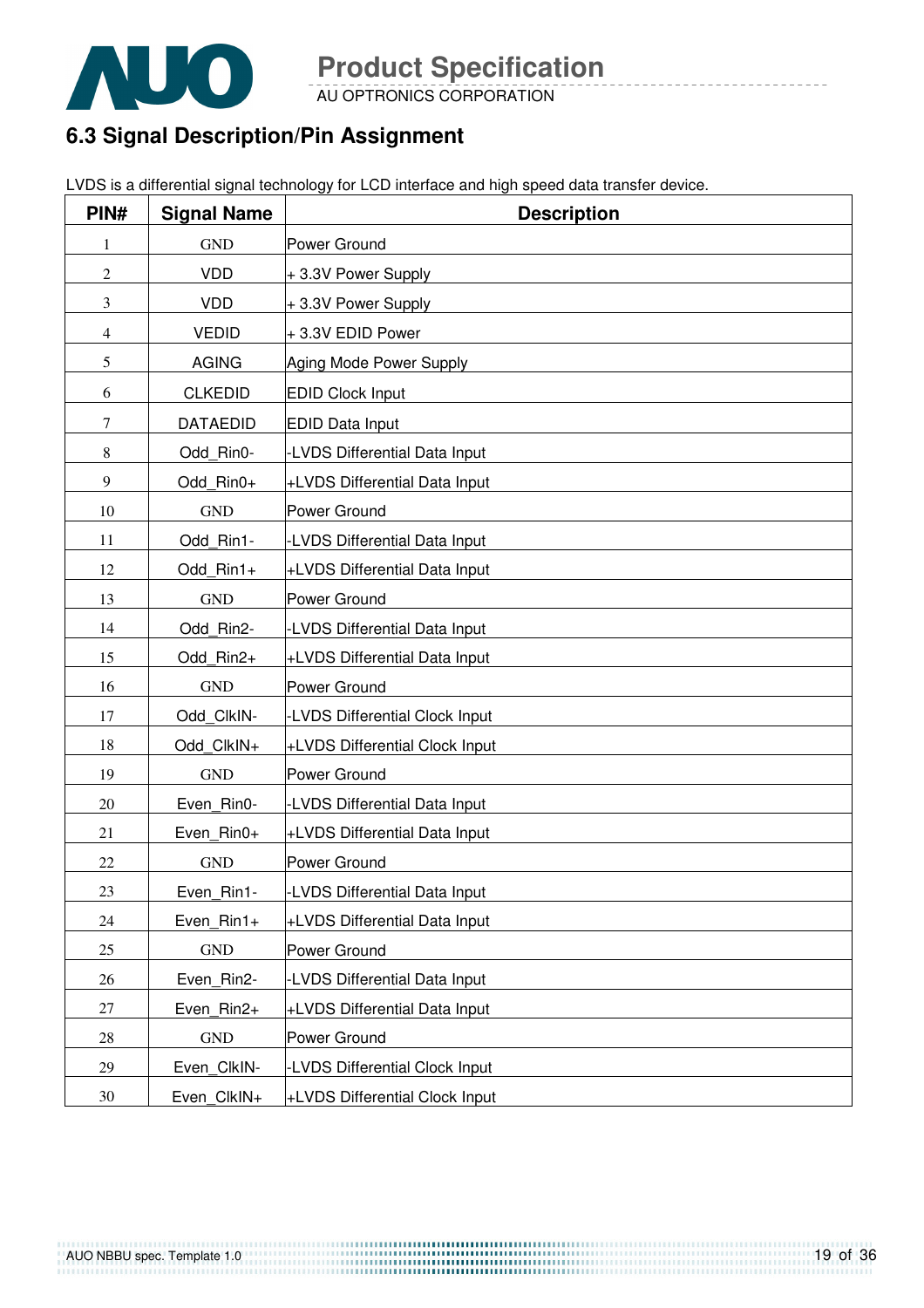

AU OPTRONICS CORPORATION



Note2: Input signals shall be low or High-impedance state when VDD is off.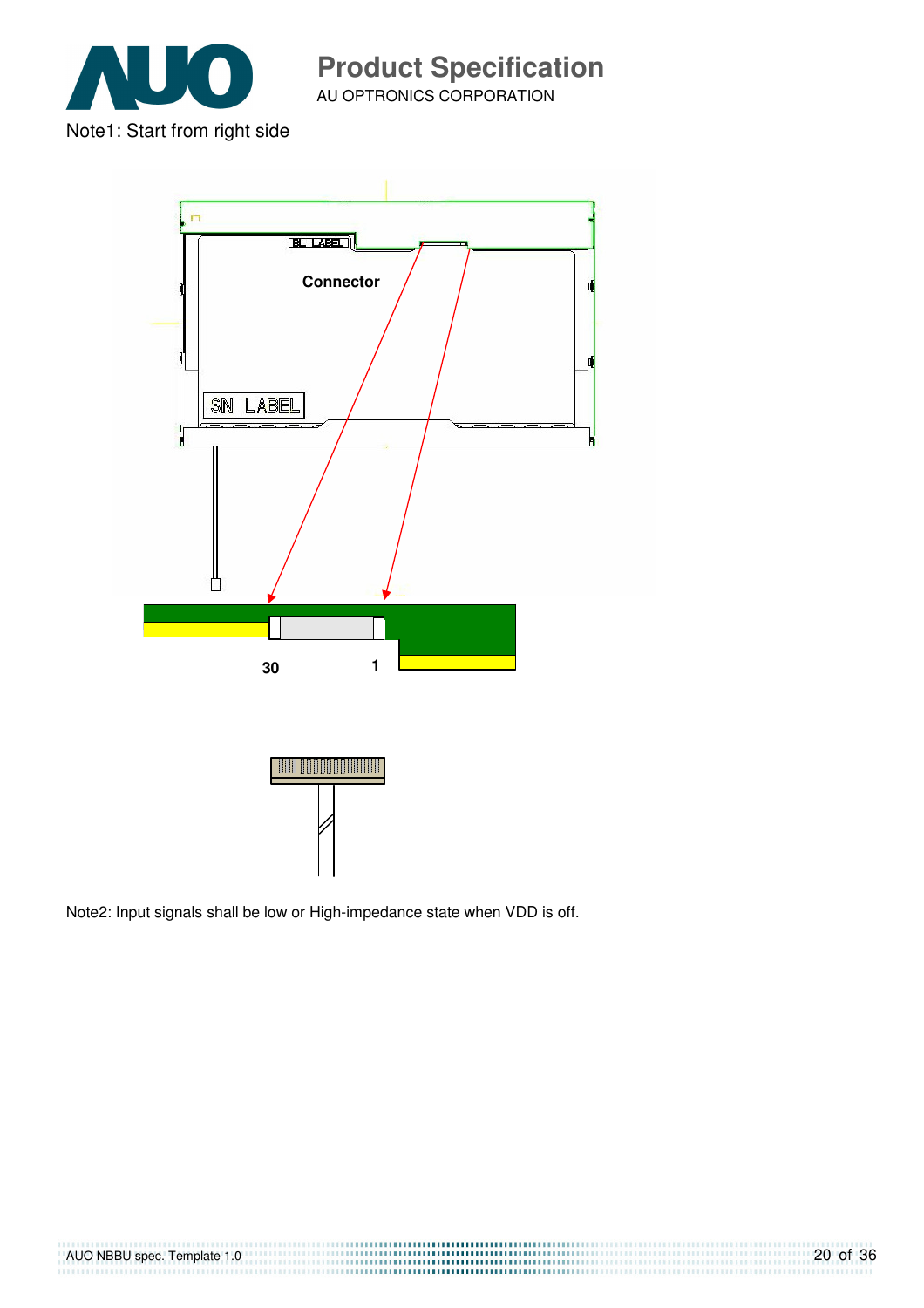

AU OPTRONICS CORPORATION

internal circuit of LVDS inputs are as following.

The module uses a 100ohm resistor between positive and negative data lines of each receiver input

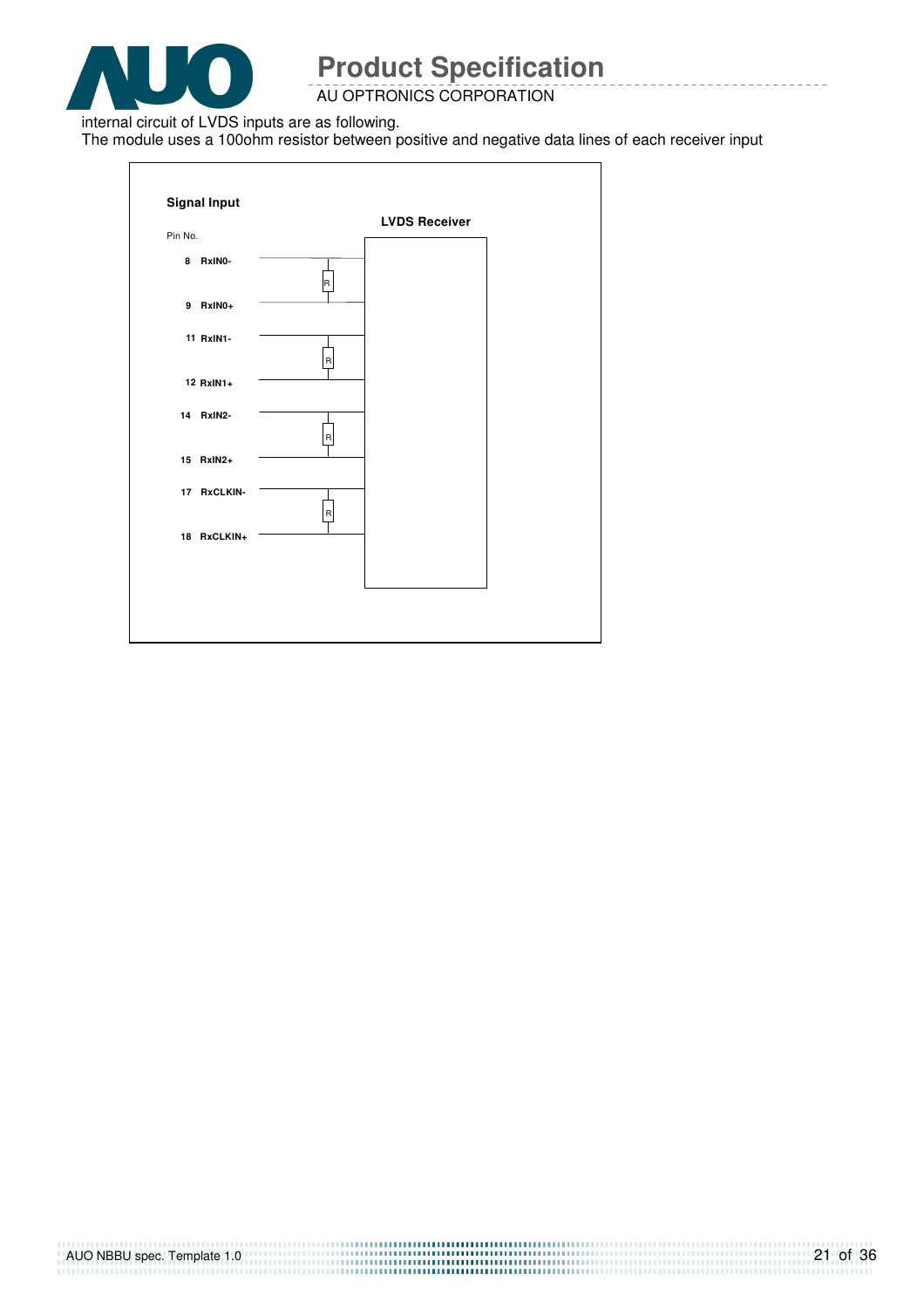

AU OPTRONICS CORPORATION **Product Specification** 

### **6.4 Interface Timing**

#### **6.4.1 Timing Characteristics**

Basically, interface timings should match the 1680x1050 /59.5Hz manufacturing guide line timing.

| <b>Parameter</b>                    |                 | Symbol                    | Min. | Typ. | Max.           | <b>Unit</b>                 |
|-------------------------------------|-----------------|---------------------------|------|------|----------------|-----------------------------|
| <b>Frame Rate</b>                   |                 | $\blacksquare$            | 50   | 60   | ۰              | Hz                          |
| <b>Clock frequency</b>              |                 | 1/ $T_{\text{Clock}}$     | 40   | 59.5 | 80             | <b>MHz</b>                  |
|                                     | <b>Period</b>   | $\mathbf{T}_{\mathsf{V}}$ | ۰    | 1080 | ٠              |                             |
| <b>Vertical</b><br><b>Section</b>   | <b>Active</b>   | $T_{VD}$                  | 400  | 1050 | 1200           | $T_{Line}$                  |
|                                     | <b>Blanking</b> | $\mathsf{T}_{\text{VB}}$  | ۰    | 30   | ۰              |                             |
|                                     | <b>Period</b>   | $\mathsf{T}_\mathsf{H}$   |      | 1840 | $\blacksquare$ |                             |
| <b>Horizontal</b><br><b>Section</b> | <b>Active</b>   | $T_{HD}$                  | 1680 | 1680 | 1680           | $\mathbf{T}_{\text{Clock}}$ |
|                                     | <b>Blanking</b> | $\textsf{T}_{\sf HB}$     |      | 160  |                |                             |

Note : DE mode only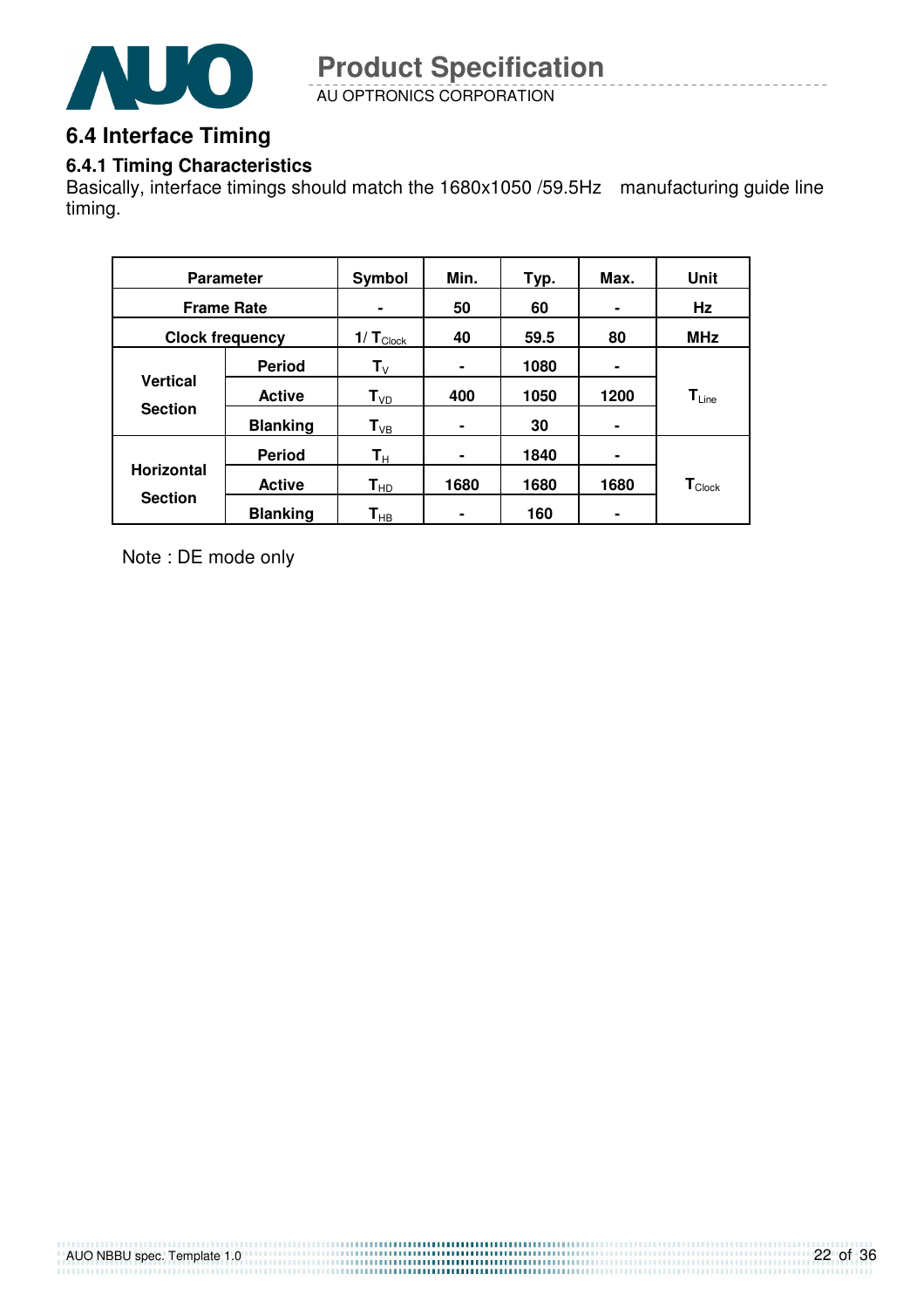

AU OPTRONICS CORPORATION **Product Specification** 

### **6.4.2 Timing diagram**

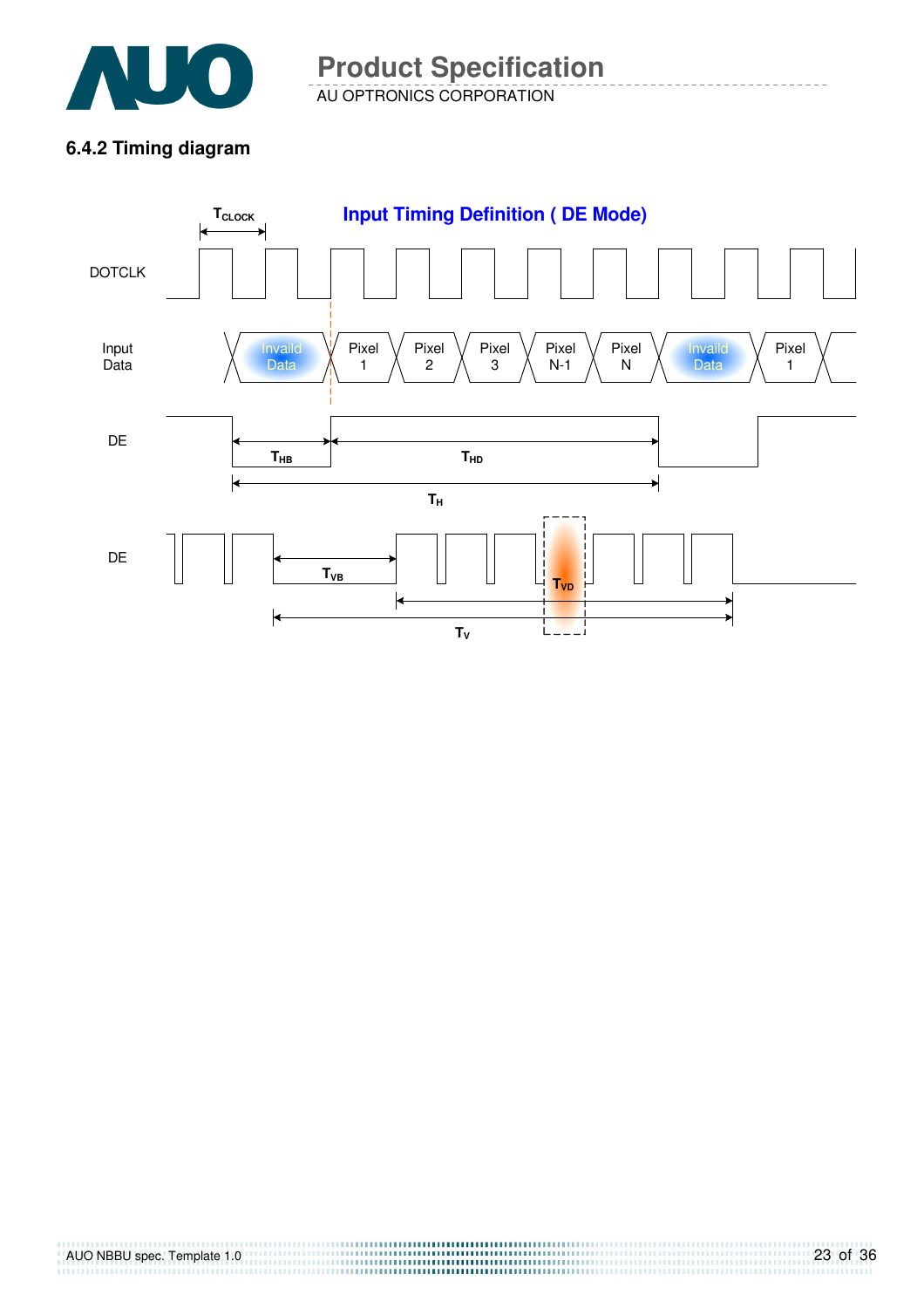

#### **6.5 Power ON/OFF Sequence**

VDD power and lamp on/off sequence is as follows. Interface signals are also shown in the chart. Signals from any system shall be Hi-Z state or low level when VDD is off.



#### **Power Sequence Timing**

|                  |                      | <b>Units</b> |    |      |
|------------------|----------------------|--------------|----|------|
| <b>Parameter</b> | Min.<br>Typ.<br>Max. |              |    |      |
| T <sub>1</sub>   | 0.3                  |              | 10 | (ms) |
| T <sub>2</sub>   | 0                    |              | 50 | (ms) |
| T <sub>3</sub>   | 0                    | -            |    | (ms) |
| T <sub>4</sub>   | 150                  |              | -  | (ms) |
| T <sub>5</sub>   | 200                  |              |    | (ms) |
| T <sub>6</sub>   | 0                    |              |    | (ms) |
|                  | 0                    |              | 10 | (ms) |

- **Note 1:** Min. value of T1 parameter is designed to be 0.5ms if the value is set to be 0.3ms, the max. value of inrush current will increase at the same time.
- **Note 2:** Max. value of T3 parameter is designed to be 50ms, if the value didn't defined, display may not turn on because Tcon IC may be damaged.
- **Note 3:** Min. value of T4 parameter is designed to be 400ms, if the value is set to be 150ms, display garber may occur.
- **Note 4:** Min. value of T6 parameter is designed to be 200ms, if the value is set to be 0ms, display garber may occur.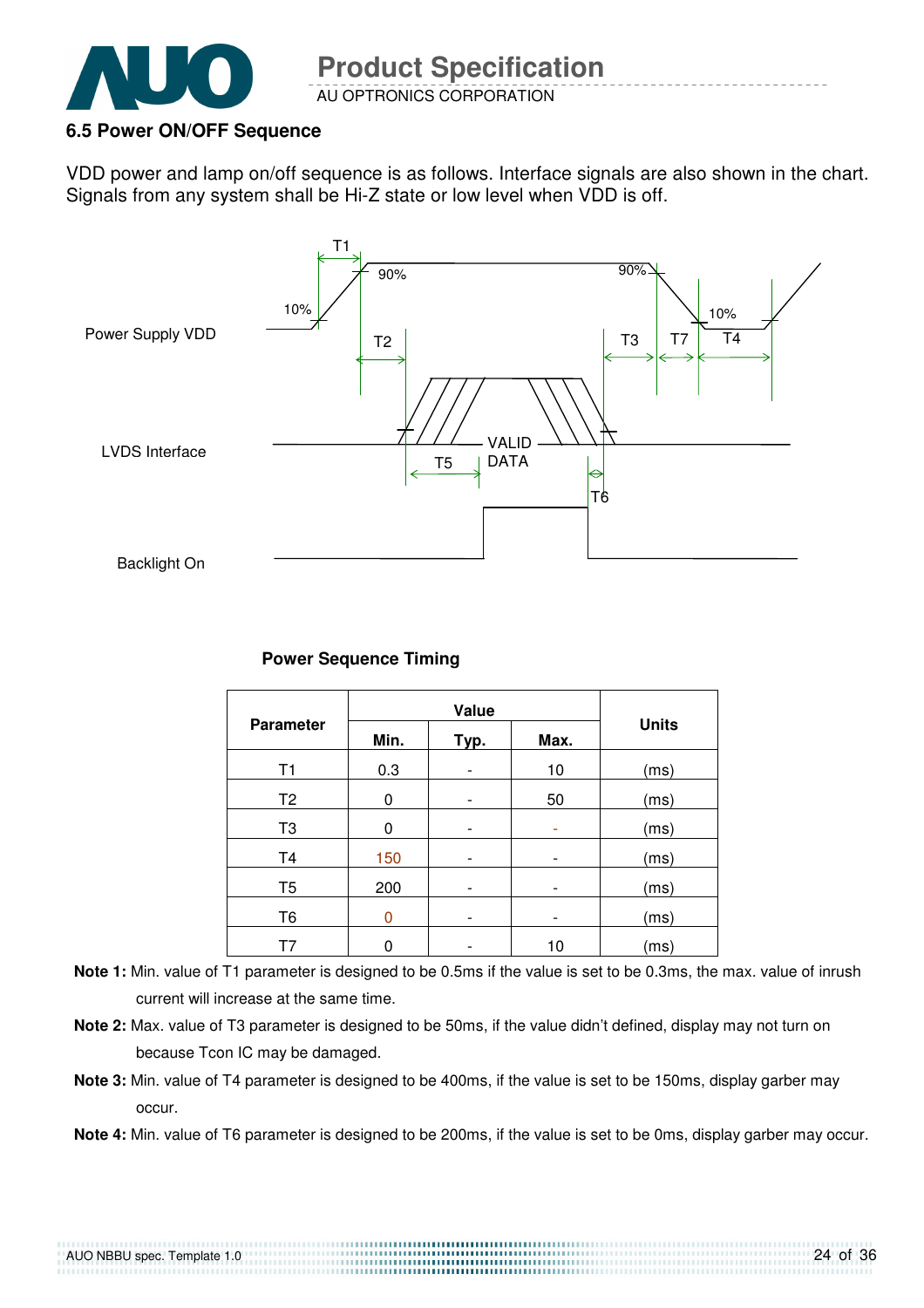

# **7. Connector Description**

Physical interface is described as for the connector on module.

These connectors are capable of accommodating the following signals and will be following components.

### **7.1 TFT LCD Module**

| <b>Connector Name / Designation</b> | <b>For Signal Connector</b> |
|-------------------------------------|-----------------------------|
| Manufacturer                        | <b>JAE</b>                  |
| Type / Part Number                  | FI-XB30SL-HF10              |
| <b>Mating Housing/Part Number</b>   | <b>FI-X30H</b>              |

### **7.2 Backlight Unit**

Physical interface is described as for the connector on module.

These connectors are capable of accommodating the following signals and will be following components.

| <b>Connector Name / Designation</b> | <b>For Lamp Connector</b> |
|-------------------------------------|---------------------------|
| Manufacturer                        | JST.                      |
| Type / Part Number                  | <b>BHSR-02VS-1</b>        |
| Mating Type / Part Number           | SM02B-BHSS-1-TB           |

### **7.3 Signal for Lamp connector**

| Pin $#$ | Cable color | <b>Signal Name</b> |
|---------|-------------|--------------------|
|         | Pink        | Lamp High Voltage  |
|         | White       | Lamp Low Voltage   |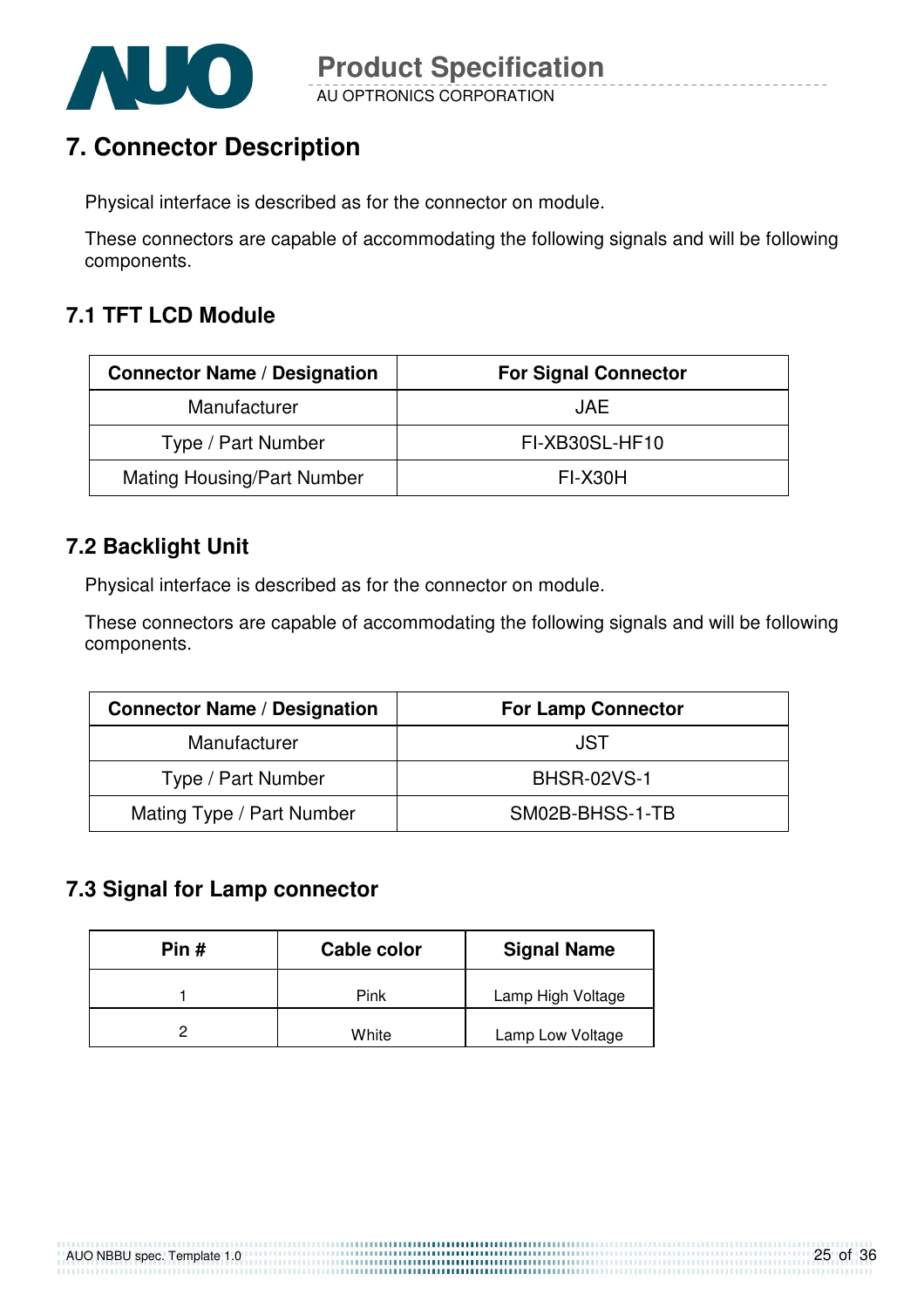

### **8. Dynamic Test**

#### **8.1 Vibration Test**

#### **Test condition:**

- **•** Acceleration: 2.16G
- Frequency: 10 500Hz Random
- Sweep:  $30$  Minutes each Axis  $(X, Y, Z)$

### **8.2 Shock Test Spec:**

#### **Test condition:**

- **•** Acceleration: 240 G, Half sine wave
- Active time: 2 ms
- Pulse:  $+/-X,+/-Y,+/-Z$ , one time for each side

#### Remark:

- 1. Ambient condition is  $25 + 5^\circ$ C, Relative humidity : 40% ~ 70%
- 2. Non-packaged and Non-operation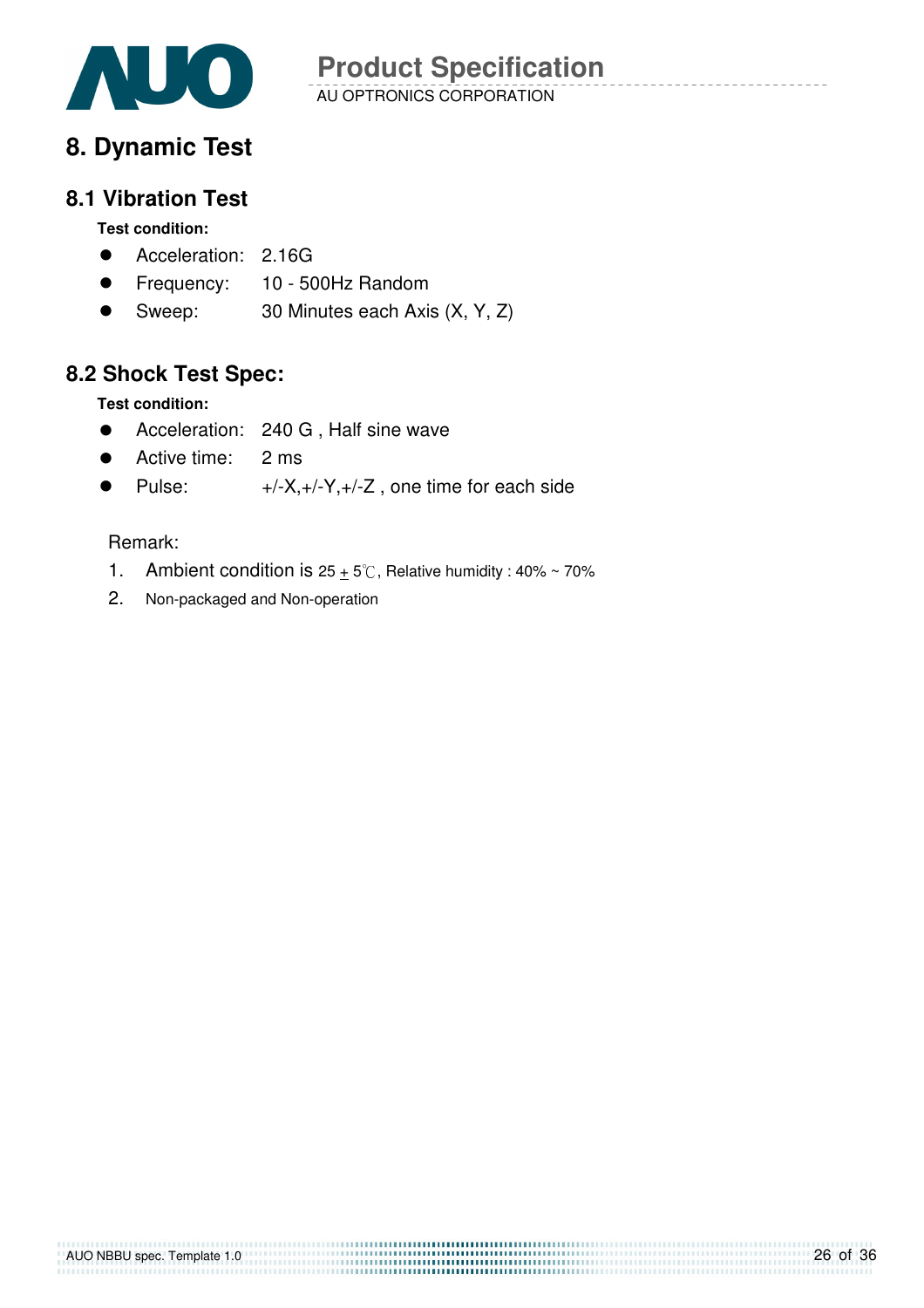

AU OPTRONICS CORPORATION **Product Specification** 

### **9. Reliability**

| <b>Items</b>                                | <b>Required Condition</b>                     | <b>Note</b> |
|---------------------------------------------|-----------------------------------------------|-------------|
| <b>Temperature</b><br><b>Humidity Bias</b>  | Ta= 40℃, 95%RH, 300h                          |             |
| <b>High Temperature</b><br><b>Operation</b> | Ta= $50^{\circ}$ C, Dry, 300h                 |             |
| <b>Low Temperature</b><br><b>Operation</b>  | Ta= 0℃, 300h                                  |             |
| <b>High Temperature</b><br><b>Storage</b>   | Ta= 60℃, Room RH, 300h                        |             |
| <b>Low Temperature</b><br><b>Storage</b>    | Ta= -20℃, Room RH, 300h                       |             |
| <b>Thermal Shock</b><br><b>Test</b>         | Ta=-25℃to 65℃, Duration at 30 min, 100 cycles |             |
| <b>ESD</b>                                  | Contact: ±8 KV                                | Note 1      |
|                                             | Air: ±15 KV                                   |             |

**Note1:** According to EN 61000-4-2 , ESD class B: Some performance degradation allowed. No data lost

. Self-recoverable. No hardware failures.

**Remark:** MTBF (Excluding the CCFL): 30,000 hours with a confidence level 90%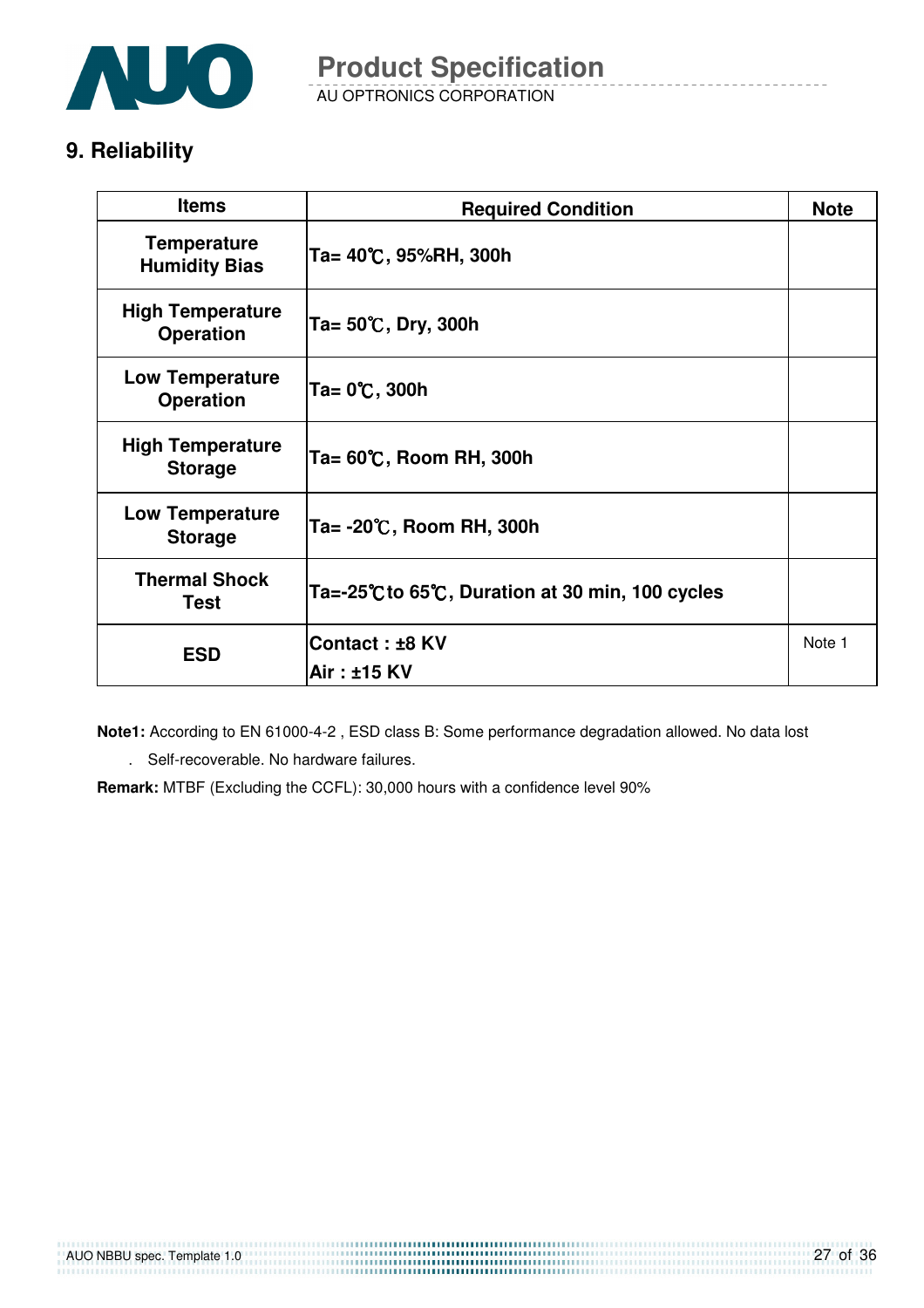

#### AU OPTRONICS CORPORATION **Product Specification**

#### **10. Mechanical Characteristics**

### **10.1 LCM Outline Dimension**



AUO NBBU spec. Template 1.0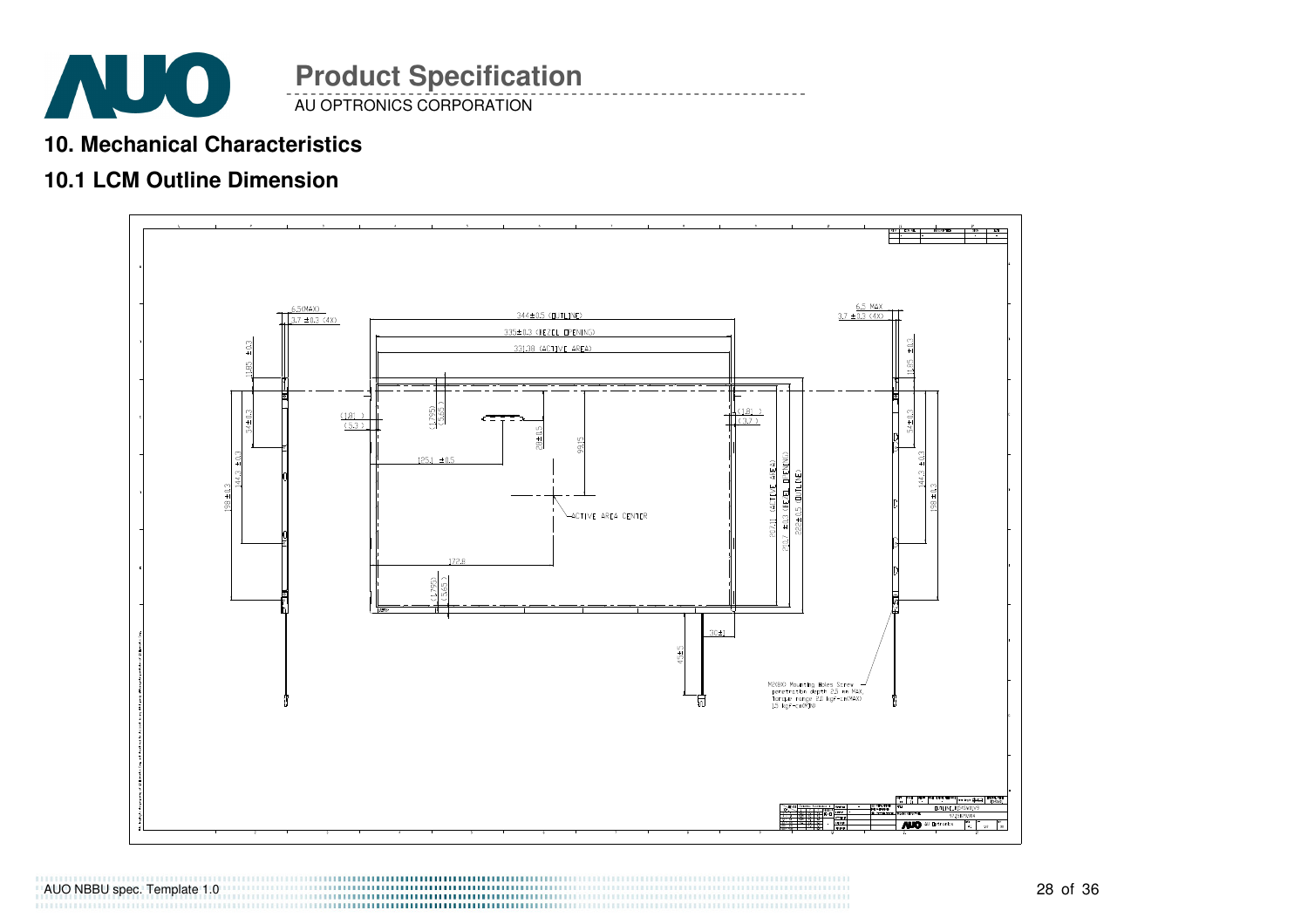

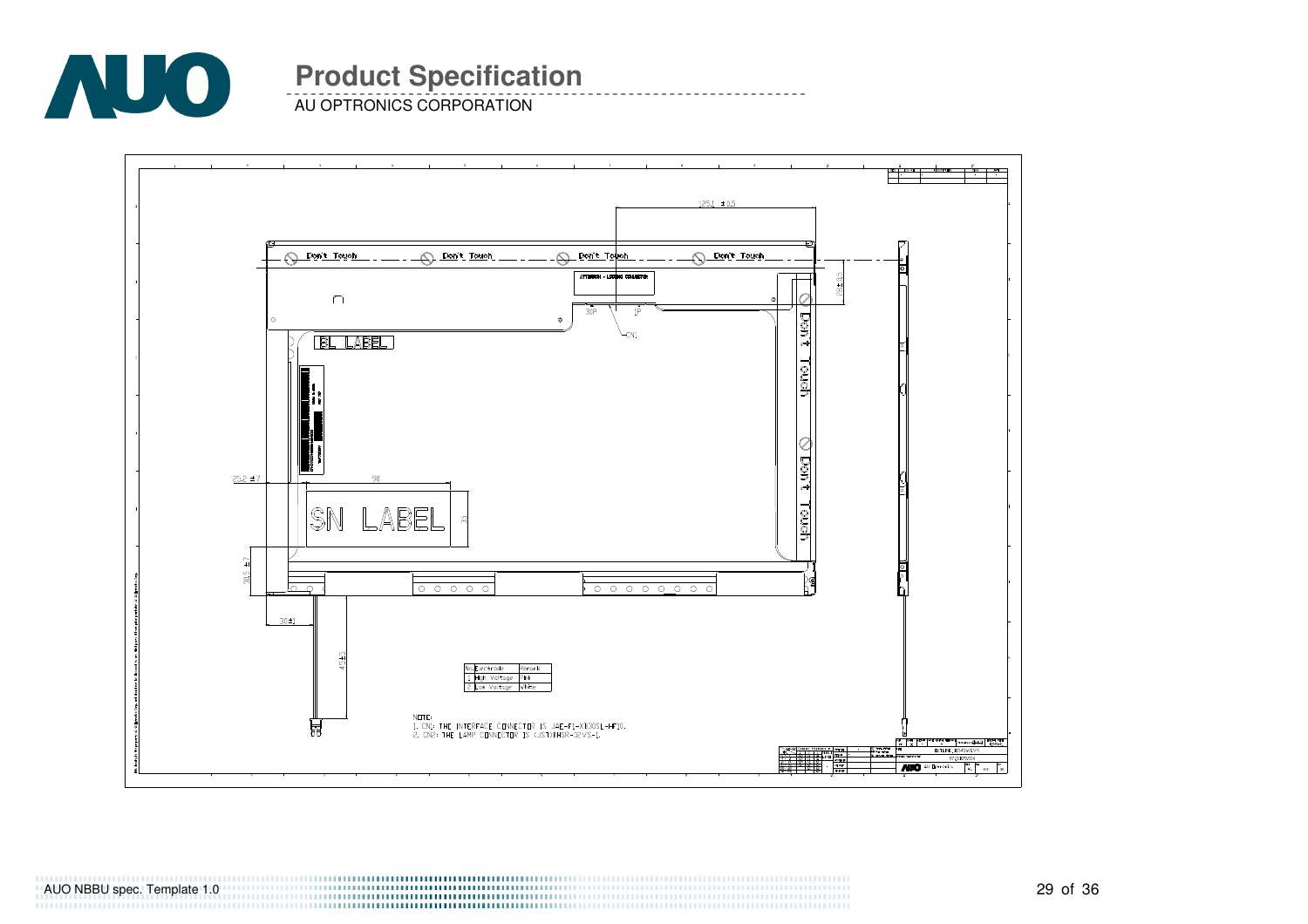

AU OPTRONICS CORPORATION

### **10.2 Screw Hole Depth and Center Position**

Screw hole minimum depth, from side surface = 2.5 mm (Ref. drawing)

Screw hole center location, from front surface =  $3.7 \pm 0.2$ mm (Ref. drawing) Screw Torque: Maximum 2.0 kgf-cm

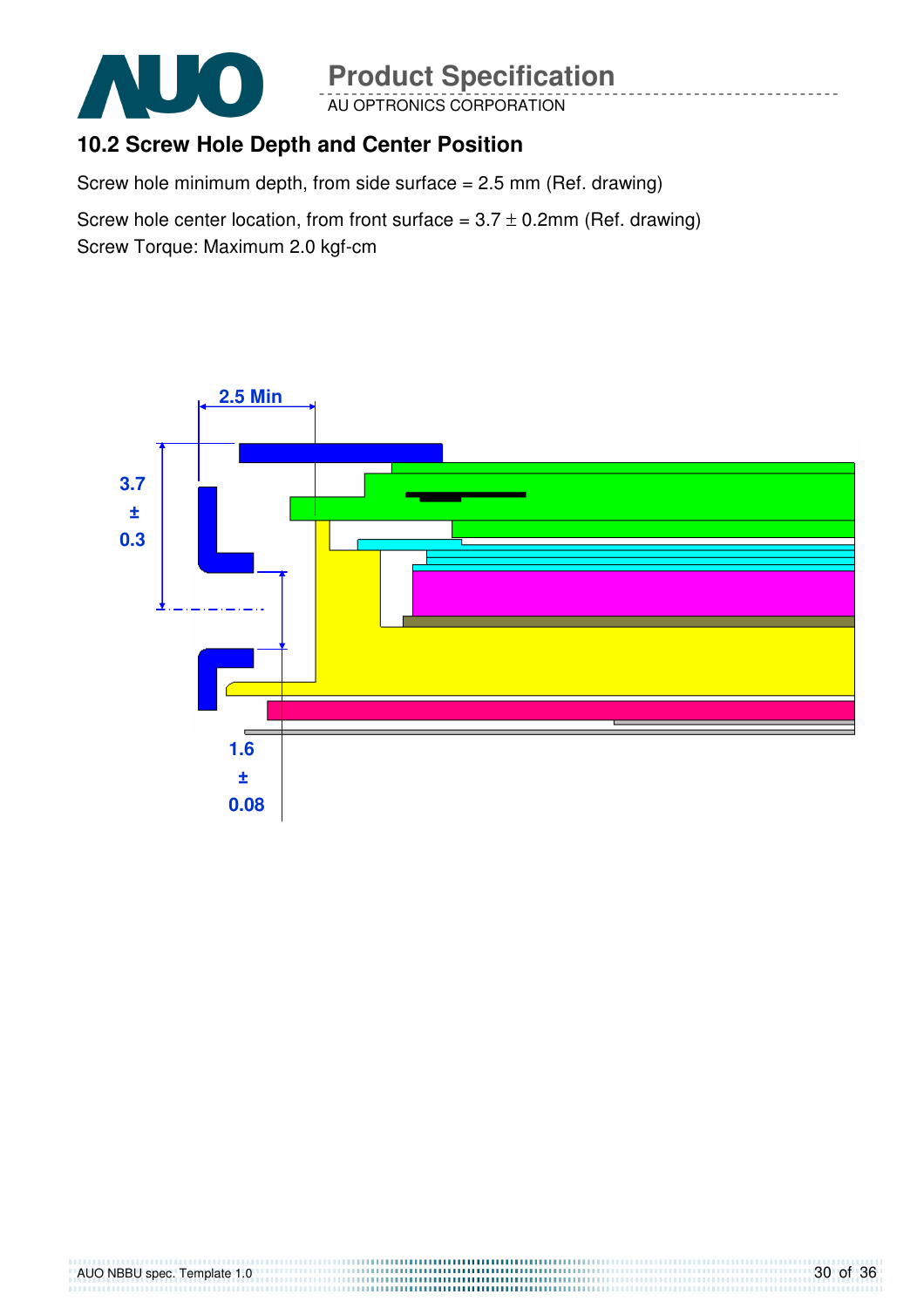

AU OPTRONICS CORPORATION

### **11.1 Shipping Label Format**

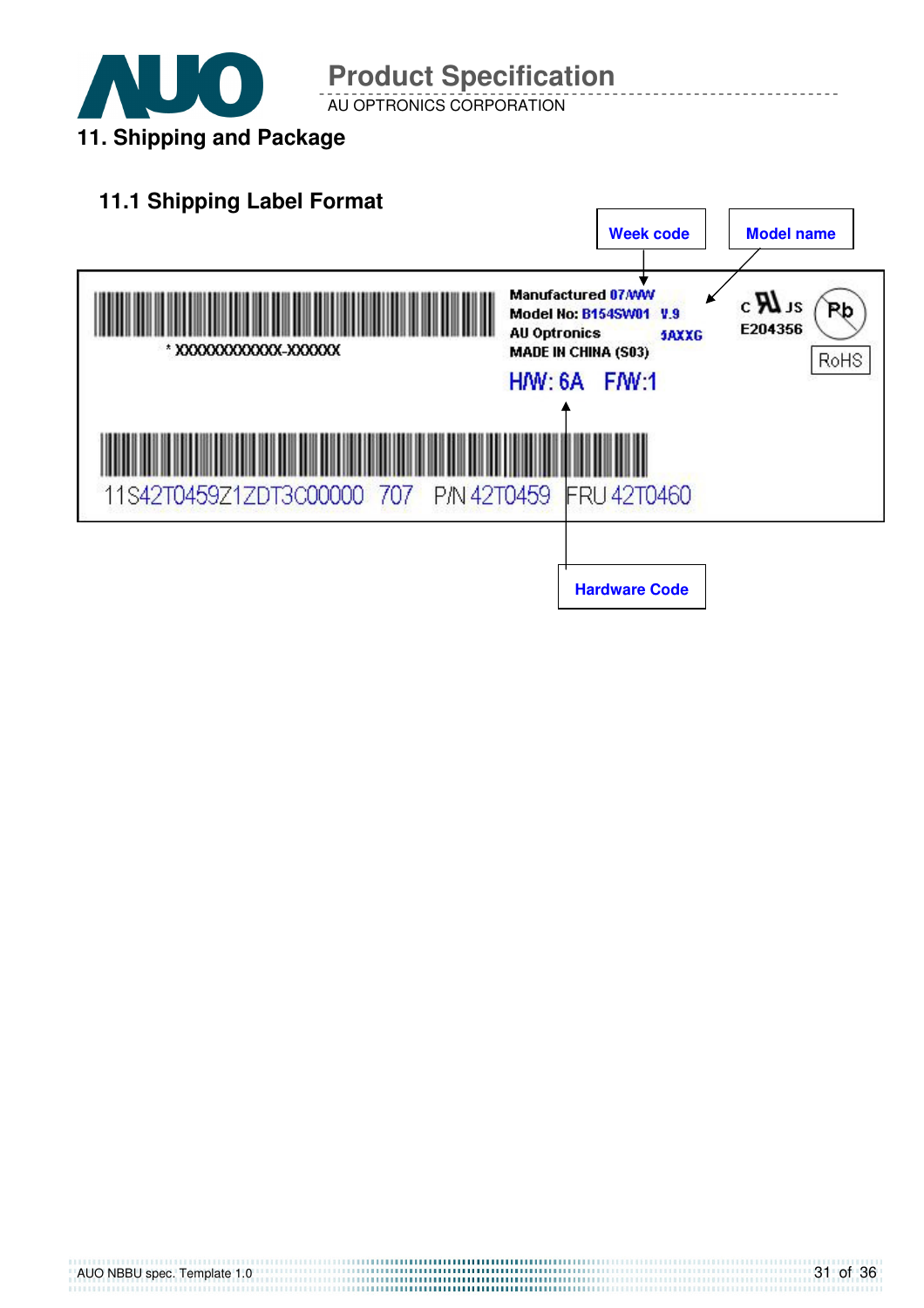

AUO NBBU spec. Template 1.0

**Product Specification** 

AU OPTRONICS CORPORATION

**11.2 Carton package** 

The outside dimension of carton is 454 (L)mm x 388 (W)mm x 352 (H)mm



32 of 36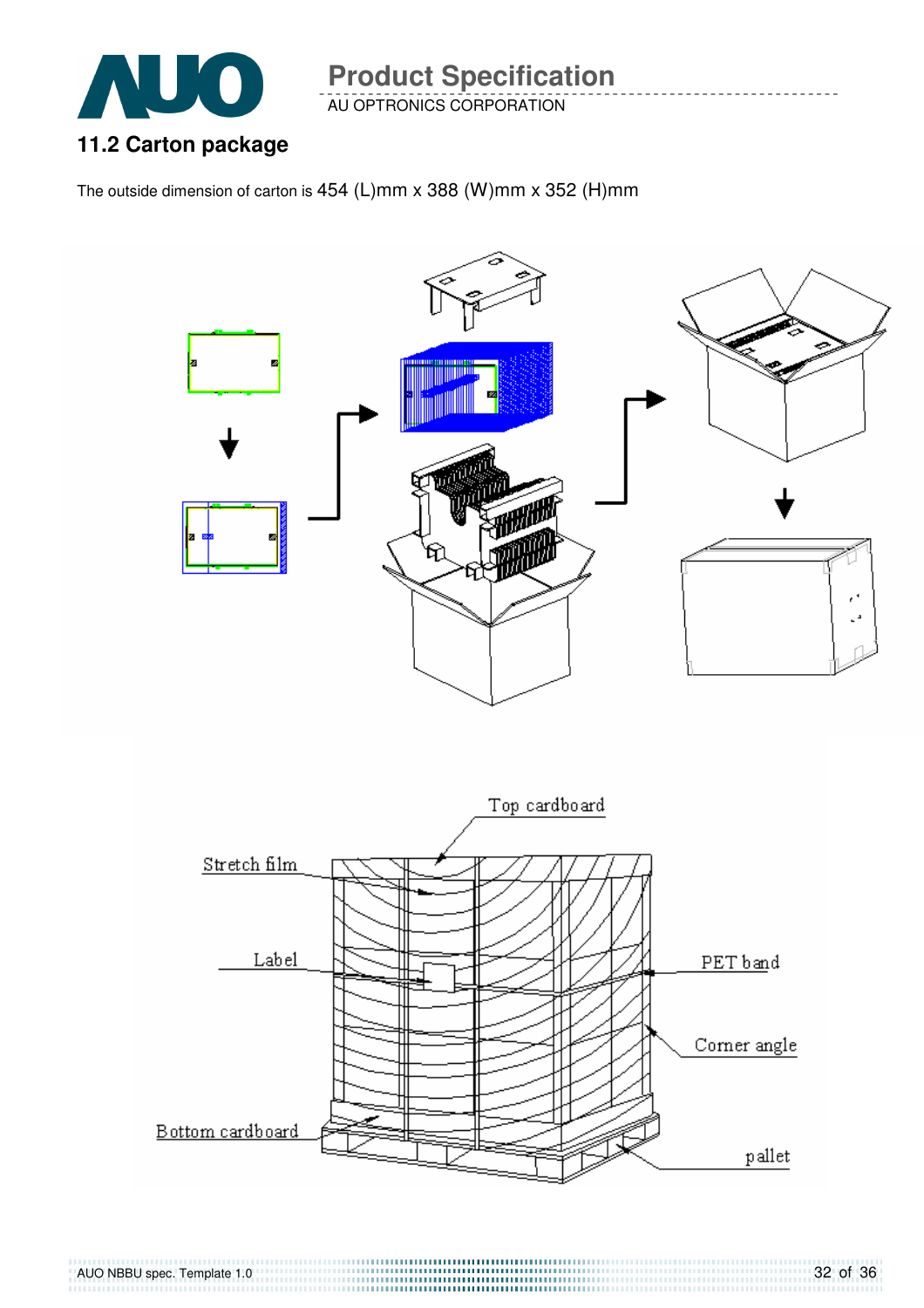

AU OPTRONICS CORPORATION

# **12. Appendix: EDID description**

| <b>Address</b> | <b>FUNCTION</b>                                    | <b>Value</b>   | <b>Value</b> | Value        | <b>Note</b> |
|----------------|----------------------------------------------------|----------------|--------------|--------------|-------------|
| <b>HEX</b>     |                                                    | <b>HEX</b>     | <b>BIN</b>   | <b>DEC</b>   |             |
| 00             | Header                                             | 00             | 00000000     | 0            |             |
| 01             | Header                                             | FF             | 11111111     | 255          |             |
| 02             | Header                                             | FF             | 11111111     | 255          |             |
| 03             | Header                                             | <b>FF</b>      | 11111111     | 255          |             |
| 04             | Header                                             | FF             | 11111111     | 255          |             |
| 05             | Header                                             | FF             | 11111111     | 255          |             |
| 06             | Header                                             | FF             | 11111111     | 255          |             |
| 07             | Header                                             | 00             | 00000000     | 0            |             |
| 08             | ID system Manufacturer Name                        | 30             | 00110000     | 48           |             |
| 09             | <b>Compressed ASCII</b>                            | AE             | 10101110     | 174          | <b>LEN</b>  |
| 0A             | ID Product Code (LSB)                              | 53             | 01010011     | 83           |             |
| 0B             | ID Product Code (MSB)                              | 40             | 01000000     | 64           | 4053        |
| 0C             | LCD Module Serial No.                              | 00             | 00000000     | 0            |             |
| 0D             | LCD Module Serial No.                              | $00\,$         | 00000000     | 0            |             |
| 0E             | LCD Module Serial No.                              | $00\,$         | 00000000     | 0            |             |
| 0F             | LCD Module Serial No.                              | 00             | 00000000     | 0            |             |
| 10             | Week of Manufacture                                | 01             | 00000001     | $\mathbf{1}$ |             |
| 11             | Year of Manufacture                                | 11             | 00010001     | 17           | 2007        |
| 12             | <b>EDID Structure version</b>                      | 01             | 00000001     | 1            |             |
| 13             | <b>EDID Revision</b>                               | 03             | 00000011     | 3            |             |
| 14             | Video Input Definition                             | 80             | 10000000     | 128          |             |
| 15             | Max H image size(cm)                               | 21             | 00100001     | 33           | 330mm       |
| 16             | Max V image size(cm)                               | 15             | 00010101     | 21           | 210mm       |
| 17             | Display gamma                                      | 78             | 01111000     | 120          | 2.2         |
| 18             | Feature support(DPMS)                              | EA             | 11101010     | 234          |             |
| 19             | Red/Green low Bits                                 | 87             | 10000111     | 135          |             |
| 1A             | <b>Blue/White Low Bits</b>                         | F <sub>5</sub> | 11110101     | 245          |             |
| 1B             | Red X                                              | 94             | 10010100     | 148          |             |
| 1C             | Red Y                                              | 57             | 01010111     | 87           |             |
| 1D             | Green X                                            | $4\mathsf{F}$  | 01001111     | 79           |             |
| <b>1E</b>      | Green Y<br><u> 1980 - Johann Barbara, martin a</u> | 8C             | 10001100     | 140          |             |
| 1F             | Blue X                                             | 27             | 00100111     | 39           |             |
| 20             | <b>Blue Y</b>                                      | 27             | 00100111     | 39           |             |
| 21             | White X                                            | 50             | 01010000     | 80           | 0.313       |

AUO NBBU spec. Template 1.0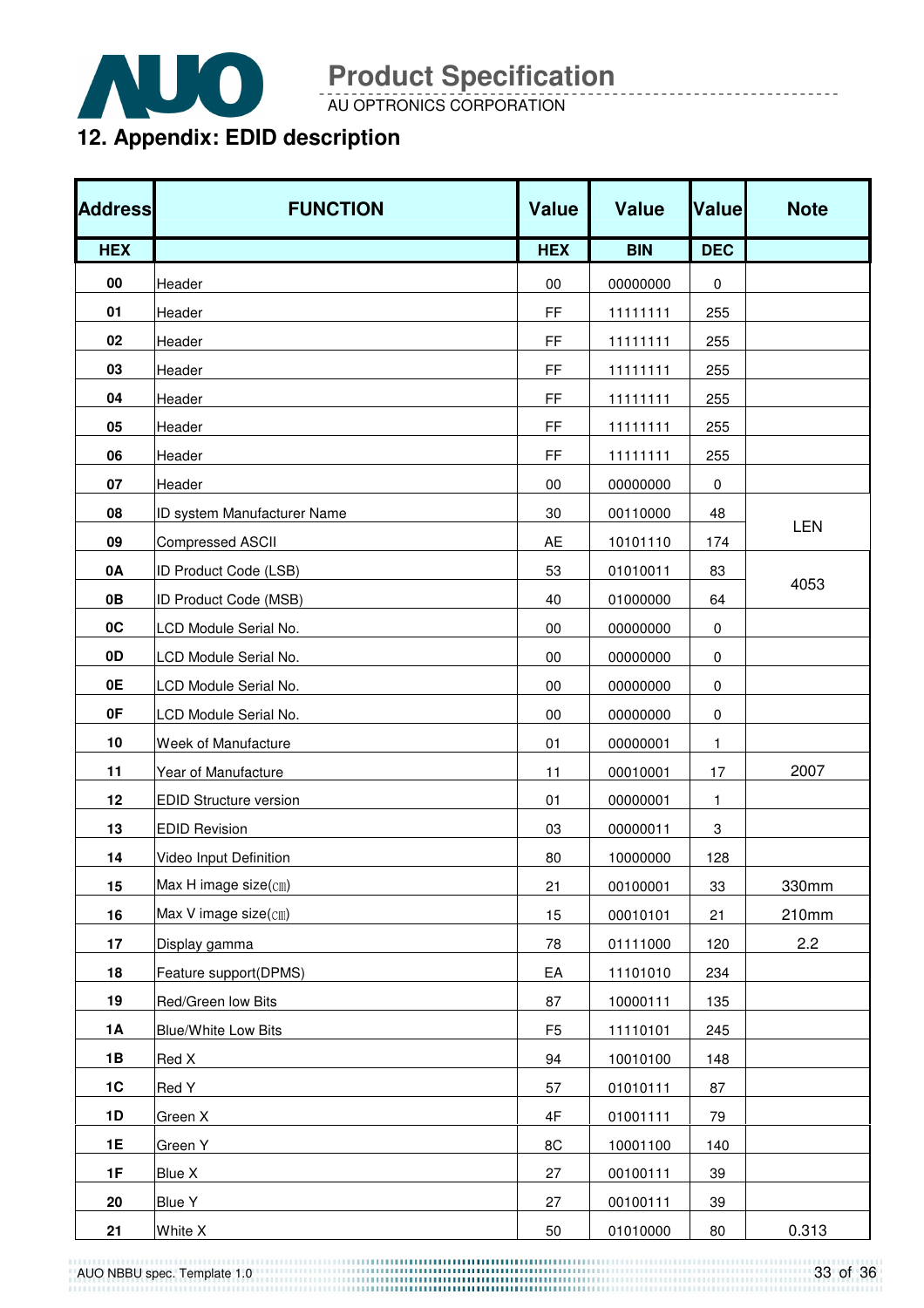

| 22 | White Y                                                     | 54             | 01010100 | 84               | 0.329         |
|----|-------------------------------------------------------------|----------------|----------|------------------|---------------|
| 23 | <b>Established Timing I</b>                                 | 00             | 00000000 | 0                |               |
| 24 | Established Timing II                                       | 00             | 00000000 | $\boldsymbol{0}$ |               |
| 25 | Manufacturer's Timings                                      | 00             | 00000000 | $\boldsymbol{0}$ |               |
| 26 | <b>Standard Timing Identification 1</b>                     | 01             | 00000001 | 1                |               |
| 27 | Standard Timing Identification 1                            | 01             | 00000001 | 1                |               |
| 28 | Standard Timing Identification 2                            | 01             | 00000001 | 1                |               |
| 29 | Standard Timing Identification 2                            | 01             | 00000001 | 1                |               |
| 2A | Standard Timing Identification 3                            | 01             | 00000001 | 1                |               |
| 2B | Standard Timing Identification 3                            | 01             | 00000001 | 1                |               |
| 2C | Standard Timing Identification 4                            | 01             | 00000001 | 1                |               |
| 2D | Standard Timing Identification 4                            | 01             | 00000001 | 1                |               |
| 2E | Standard Timing Identification 5                            | 01             | 00000001 | 1                |               |
| 2F | Standard Timing Identification 5                            | 01             | 00000001 | 1                |               |
| 30 | Standard Timing Identification 6                            | 01             | 00000001 | 1                |               |
| 31 | Standard Timing Identification 6                            | 01             | 00000001 | 1                |               |
| 32 | Standard Timing Identification 7                            | 01             | 00000001 | 1                |               |
| 33 | Standard Timing Identification 7 was not used               | 01             | 00000001 | 1                |               |
| 34 | Standard Timing Identification 8 was not used               | 01             | 00000001 | 1                |               |
| 35 | Standard Timing Identification 8 was not used               | 01             | 00000001 | 1                |               |
| 36 | Pixel Clock/10,000 (LSB)                                    | A <sub>8</sub> | 10101000 | 168              | 122MHz (60Hz) |
| 37 | Pixel Clock/10,000 (MSB) /                                  | 2F             | 00101111 | 47               |               |
| 38 | <b>Horizontal Active</b>                                    | 90             | 10010000 | 144              | 1680 pixels   |
| 39 | Horizontal Blanking                                         | E <sub>0</sub> | 11100000 | 224              | 224 pixels    |
| 3A | Horizontal Active : Horizontal Blanking                     | 60             | 01100000 | 96               |               |
| 3B | <b>Vertical Active</b>                                      | 1A             | 00011010 | 26               | 1050 lines    |
| 3C | <b>Vertical Blanking</b>                                    | 10             | 00010000 | 16               | 16 lines      |
| 3D | Vertical Active: Vertical Blanking                          | 40             | 01000000 | 64               |               |
| 3E | Horizontal Sync. Offset                                     | 20             | 00100000 | 32               | 32 pixels     |
| 3F | Horizontal Sync Pulse Width                                 | 40             | 01000000 | 64               | 64 pixels     |
| 40 | Vertical Sync Offset : Sync Width                           | 13             | 00010011 | 19               | $1/3$ lines   |
| 41 | Horizontal Vertical Sync Offset/Width upper 2bits           | $00\,$         | 00000000 | 0                |               |
| 42 | Horizontal Image Size                                       | 4B             | 01001011 | 75               | 331mm         |
| 43 | Vertical Image Size                                         | CF             | 11001111 | 207              | 207mm         |
| 44 | Horizontal & Vertical Image Size (upper 4bit)               | 10             | 00010000 | 16               |               |
| 45 | Horizontal Border = $0$                                     | 00             | 00000000 | 0                |               |
| 46 | Vertical Border = 0                                         | 00             | 00000000 | $\pmb{0}$        |               |
|    | Non-interlaced, Normal display, no stereo, Digital separate |                |          |                  |               |
| 47 | sync, H/V pol negatives                                     | 19             | 00011001 | 25               |               |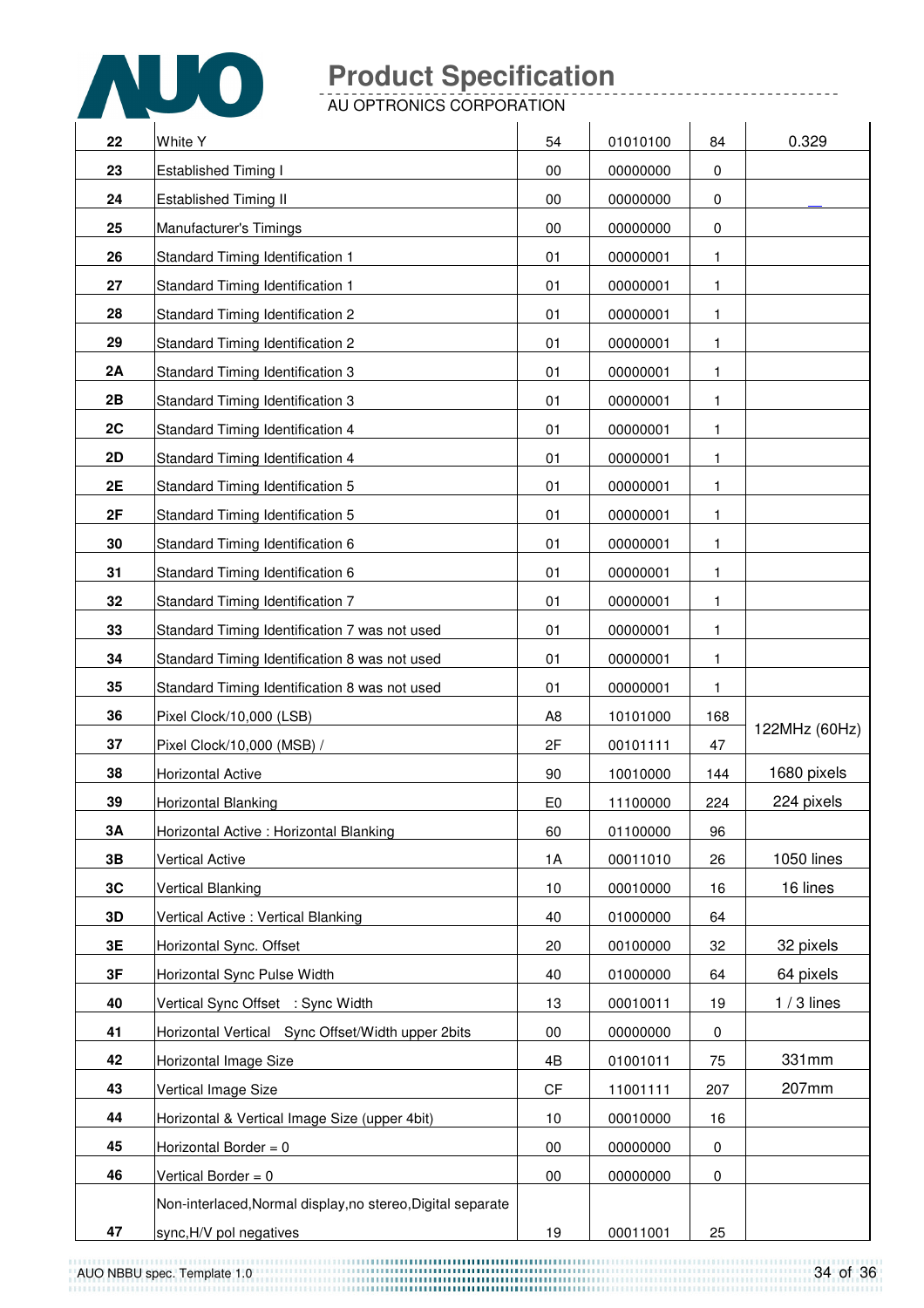

| 48        | Pixel Clock/10,000 (LSB)<br>50Hz                            | B7             | 10110111 | 183       | 101.67MHz   |
|-----------|-------------------------------------------------------------|----------------|----------|-----------|-------------|
| 49        | 50Hz<br>Pixel Clock/10,000 (MSB) /                          | 27             | 00100111 | 39        | (50Hz)      |
| 4Α        | <b>Horizontal Active</b>                                    | 90             | 10010000 | 144       | 1680 pixels |
| 4B        | Horizontal Blanking                                         | E <sub>0</sub> | 11100000 | 224       | 224 pixels  |
| 4C        | Horizontal Active: Horizontal Blanking                      | 60             | 01100000 | 96        |             |
| 4D        | Vertical Active                                             | 1A             | 00011010 | 26        | 1050 lines  |
| 4E        | Vertical Blanking                                           | 10             | 00010000 | 16        | 16 lines    |
| 4F        | Vertical Active: Vertical Blanking                          | 40             | 01000000 | 64        |             |
| 50        | Horizontal Sync. Offset                                     | 20             | 00100000 | 32        | 32 pixels   |
| 51        | Horizontal Sync Pulse Width                                 | 40             | 01000000 | 64        | 64 pixels   |
| 52        | Vertical Sync Offset : Sync Width                           | 13             | 00010011 | 19        | $1/3$ lines |
| 53        | Horizontal Vertical Sync Offset/Width upper 2bits           | 00             | 00000000 | 0         |             |
| 54        | Horizontal Image Size                                       | 4B             | 01001011 | 75        | 331mm       |
| 55        | Vertical Image Size                                         | CF             | 11001111 | 207       | 207mm       |
| 56        | Horizontal & Vertical Image Size (upper 4bit)               | 10             | 00010000 | 16        |             |
| 57        | Horizontal Border = $0$                                     | 00             | 00000000 | 0         |             |
| 58        | Vertical Border = 0                                         | 00             | 00000000 | 0         |             |
|           | Non-interlaced, Normal display, no stereo, Digital separate |                |          |           |             |
| 59        | sync, H/V pol negatives                                     | 19             | 00011001 | 25        |             |
| <b>5A</b> | Detailed Timing Descriptor #3                               | $00\,$         | 00000000 | 0         |             |
| 5B        |                                                             | 00             | 00000000 | 0         |             |
| 5C        |                                                             | 00             | 00000000 | 0         |             |
| 5D        |                                                             | 0F             | 00001111 | 15        |             |
| 5E        |                                                             | 00             | 00000000 | $\pmb{0}$ |             |
| 5F        | (Horizontal active pixel /8)-31                             | B <sub>3</sub> | 10110011 | 179       | 1680/8-31   |
| 60        | Image Aspect Ratio(16:10)                                   | 0A             | 00001010 | 10        |             |
| 61        | Low Refresh Rate #1(50Hz)                                   | 32             | 00110010 | 50        | 50Hz        |
| 62        | (Horizontal active pixel /8)-31                             | B <sub>3</sub> | 10110011 | 179       | 1680/8-31   |
| 63        | Image Aspect Ratio(16:10)                                   | 0A             | 00001010 | 10        |             |
| 64        | Low Refresh Rate #2(40Hz)                                   | 28             | 00101000 | 40        | 40Hz        |
| 65        | Brightness(1/10nit)                                         | 14             | 00010100 | 20        | 200nit      |
| 66        | Feature flag(TN mode)                                       | 01             | 00000001 | 1         |             |
| 67        | Reserved 00h                                                | $00\,$         | 00000000 | 0         |             |
| 68        | EISA manufacturer code(3 Character ID)                      | 06             | 00000110 | 6         |             |
| 69        | Compressed ASCII                                            | AF             | 10101111 | 175       | <b>AUO</b>  |
| 6A        | Panel Supplier Reserved - Product code                      | 74             | 01110100 | 116       |             |
| 6B        | (Hex, LSB first)                                            | 24             | 00100100 | 36        |             |
| 6C        | Detailed Timing Descriptor #4                               | $00\,$         | 00000000 | 0         |             |
| 6D        |                                                             | $00\,$         | 00000000 | 0         |             |